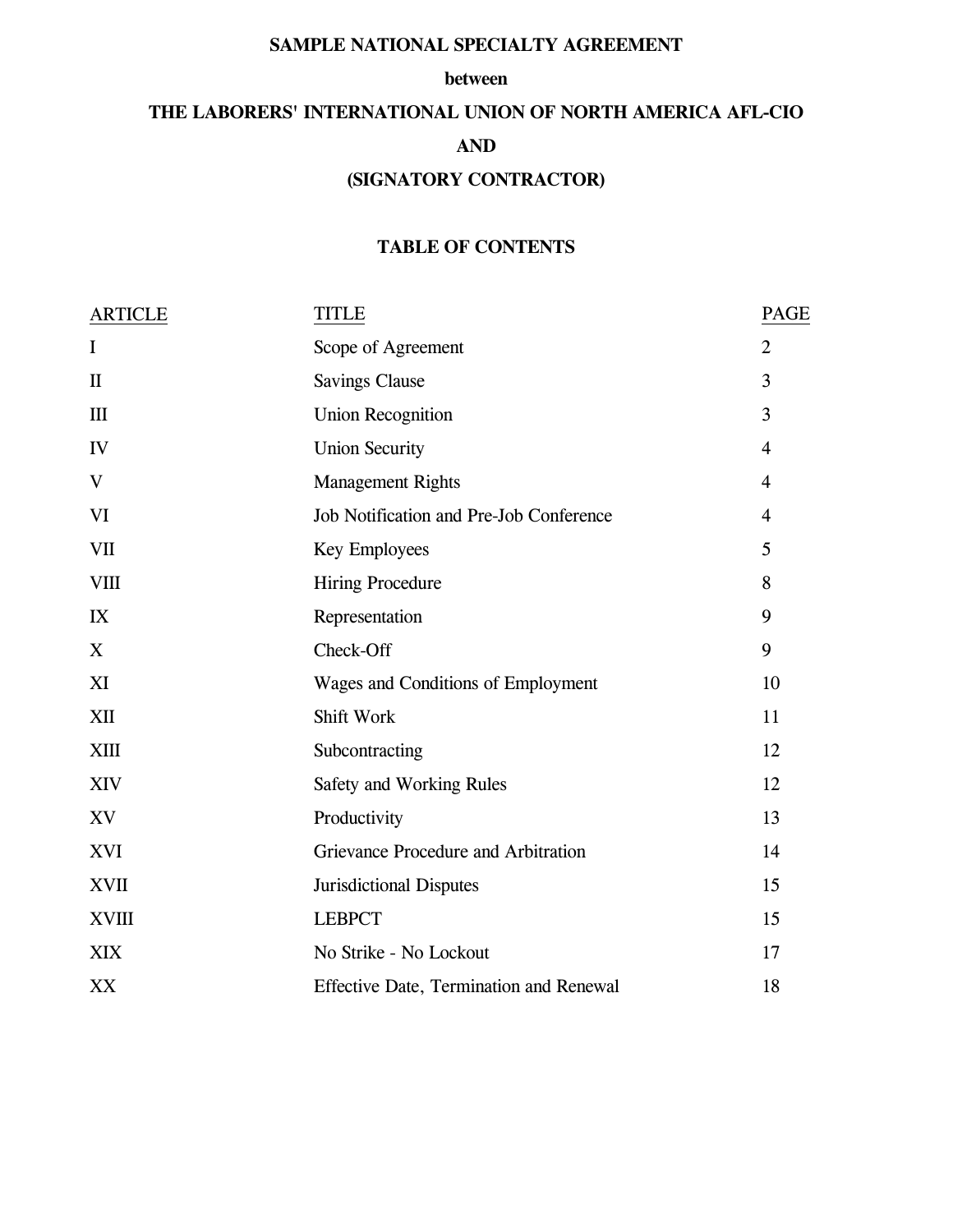#### **NATIONAL SPECIALTY AGREEMENT**

#### **between**

## **THE LABORERS' INTERNATIONAL UNION OF NORTH AMERICA, AFL-CIO and**

#### **(SIGNATORY CONTRACTOR)**

#### **PREAMBLE**

This Agreement is made and entered into this  $\_\_\_\_$  day of  $\_\_\_\_$ , 20  $\_\_\_\_$ , between the Laborers' International Union of North America, AFL-CIO, for and on behalf of its affiliated Local Unions and District Councils, hereinafter referred to as the Union and (SIGNATORY CONTRACTOR) hereinafter referred to as the Employer.

### **ARTICLE I SCOPE OF AGREEMENT**

 A. This Agreement shall be in effect within the boundaries of the United States of America, and its possessions, territories, protectorates, and other instrumentalities, and shall cover and applies to all on-site construction and demolition work of the type covered herein whether performed by the Employer under its own name or the name of another, as a corporation, company, partnership or other business entity, including a joint venture, wherein the Employer, through its officers, directors, partners, owners or stockholders exercises directly or indirectly (including through family members) management control or majority ownership.

 B. The work coming under the jurisdiction of the Union and covered by the terms of this Agreement includes all work to be performed by employees of the Employer at a site of construction alteration, or repair, including but not limited to **(define work performed by contractor)**, as well as all work necessary or incidental to performing the Employer's operations in a safe and efficient manner.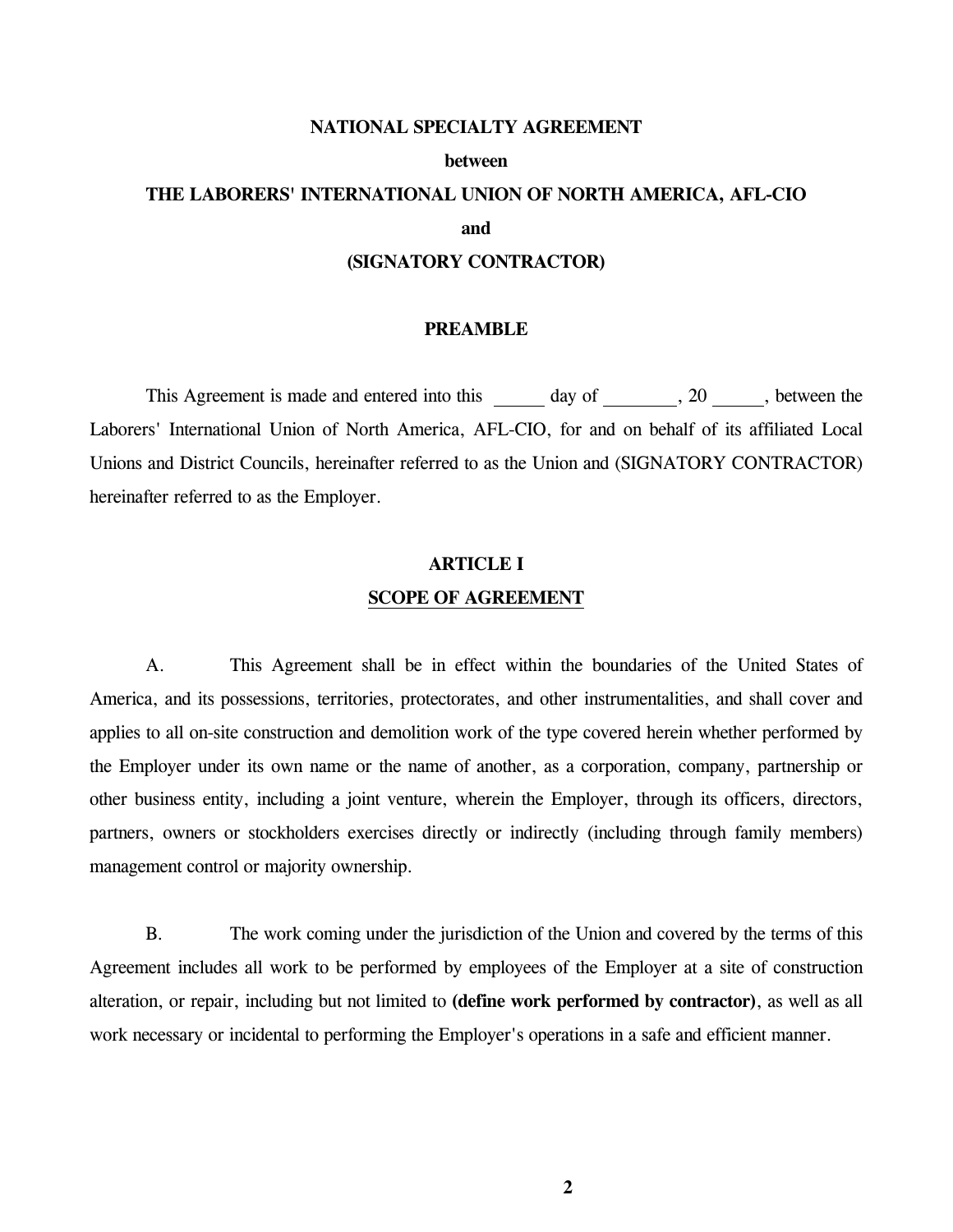C. By mutual agreement between the parties, all of the work covered by this Agreement shall be done under and in accordance with the terms and conditions of this Agreement.

### **ARTICLE II SAVINGS CLAUSE**

 A. In the event that any state or federal statute or regulations shall supersede, invalidate or be in conflict with any clause in this Agreement, such statute or regulation shall prevail over any such clause; however, the other provisions of this Agreement shall be valid and remain in full force and effect.

#### **ARTICLE III**

#### **UNION RECOGNITION**

 A. The Employer hereby recognizes and acknowledges the Union as the exclusive bargaining representative of all employees performing work covered by this Agreement with respect to wages, hours, and all other terms and conditions of employment.

 The Employer agrees that, upon the Union's presentation of evidence of majority status among its employees in the bargaining unit described herein, the Employer will voluntarily recognize the Union as the exclusive bargaining agent for all employees within that union on all present and future job sites. The Employer expressly waives its rights, if any, to condition its recognition of the Union upon the Union's certification by the National Labor Relations Board as the Employer's bargaining representative following a Board election or to repudiate this Agreement.

 B. This Agreement shall not apply to executives, superintendents, timekeepers, clerical office workers, guards, confidential employees or any employees above general foreman.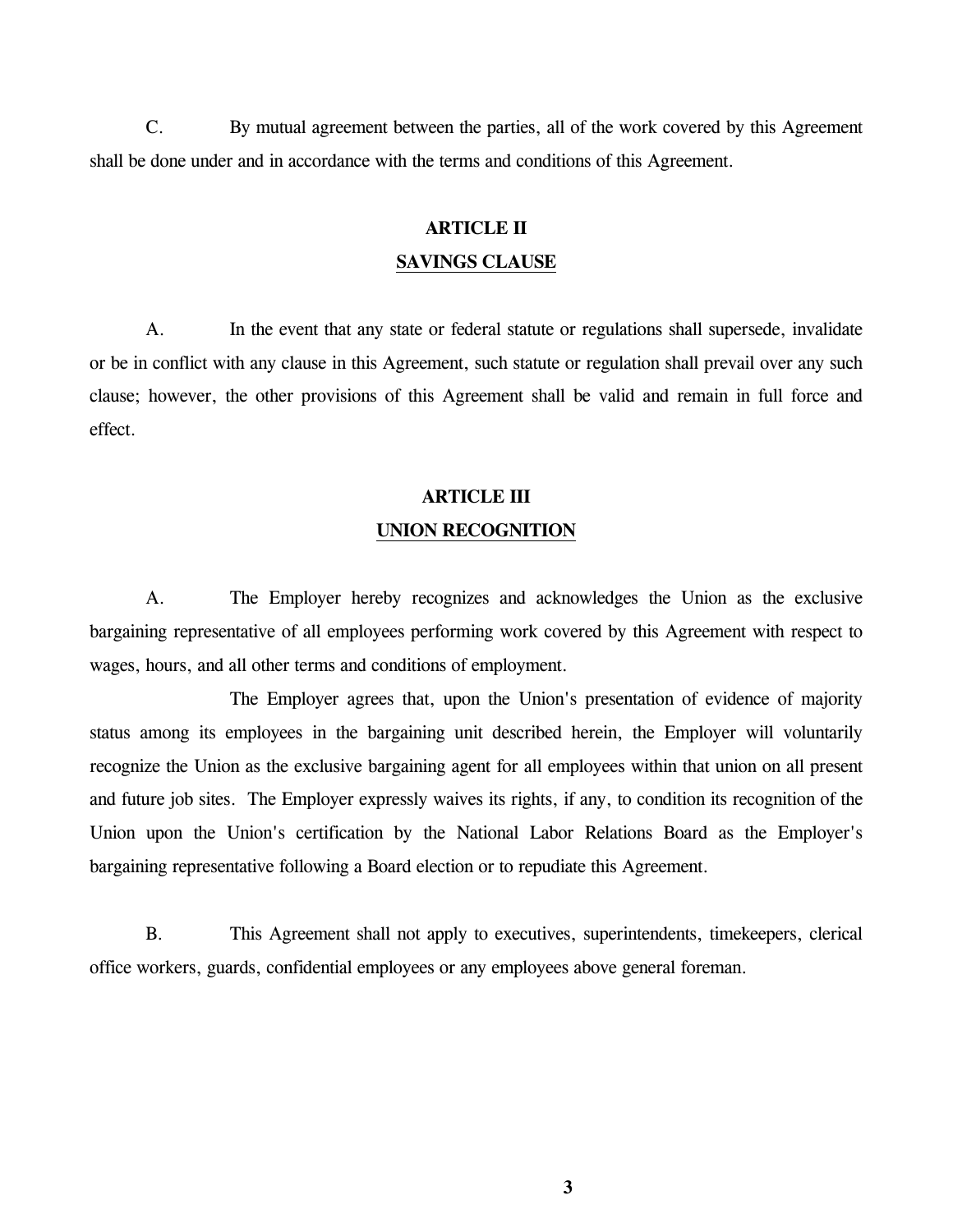### **ARTICLE IV UNION SECURITY**

 A. All employees covered by this Agreement, as a condition of continued employment, shall, commencing on the eighth day following the beginning of their employment, or the effective date of this Agreement, whichever is the later, acquire, and for the duration of their employment, maintain membership in the Union. This provision shall not apply where and if such a requirement for continued employment is prohibited by state law; provided, however, that where an Agency Shop is lawful in any such state, conformity therewith shall be a condition of employment on the eighth day following the beginning of such employment, or the effective date of the agreement, whichever is the later period.

## **ARTICLE V MANAGEMENT RIGHTS**

 A. The Union recognizes that the Employer shall have sole jurisdiction of the management and operations of its business, the direction of its working force, the right to maintain efficiency on its jobs by the use of any machinery, tools or labor-saving devices, and the right of Employer to determine the number of employees required for each job and to hire and discharge employees subject to the provisions of this Agreement. It is agreed that the rights enumerated above shall not be deemed to exclude other pre-existing rights of Employer not enumerated which do not conflict with other provisions of this Agreement.

## **ARTICLE VI JOB NOTIFICATION AND PRE-JOB CONFERENCE**

 A. The Employer agrees to submit a Job Notification Form, Addendum A, to the Laborers' International Union of North America at their headquarters located at 905 - 16th Street, N.W., Washington, D.C. 20006, Telephone (202) 737-8320, Fax (202) 737-2754, notifying them of jobs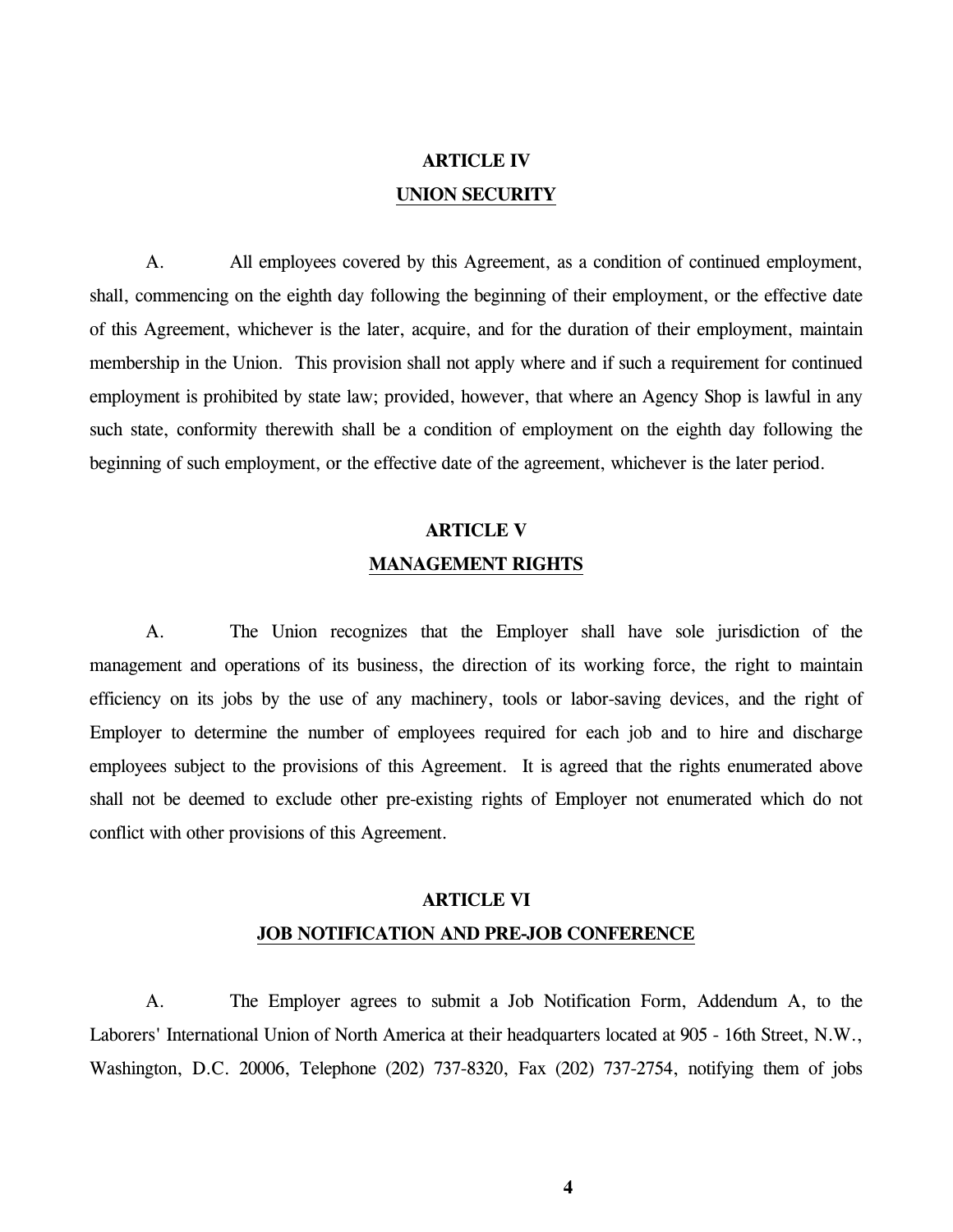obtained by Employer, describing the location, size and extent of job and the proposed starting date. It is a violation of this Agreement to start a job without prior notification or a pre-job conference subject to the provisions set forth below.

 B. Employer and representatives of the Laborers' International Union, District Council and/or Local Union(s) having jurisdiction shall hold a pre-job conference so that the start and continuation of work may progress without interruption. It shall be the purpose of the pre-job conference for the Employer and the Union to Agree on such matters as the length of the workweek, the number of key employees to be brought in accordance with Article VII, the number of employees employed, the method of referral, the check-off of union dues, initiation fees or Agency Shop fees, the applicable wage rates and fringe benefit contributions in accordance with the contract, and any other matters, provided that it is agreed that the interpretations of this Agreement shall be a matter for the principal parties hereto.

### **ARTICLE VII**

#### **KEY EMPLOYEES**

A. The employer agrees that all work under this Agreement should be performed by the local residents, hired pursuant to the hiring procedures hereinafter. Subject to the foregoing, the Union recognizes the right of the Employer to employ an agreed upon number of "key men". "Key men" shall mean those employees who are regularly and customarily employed by the Employer whenever he has work and who have been employed by him sometime during the past six (6) months and who, because of their special knowledge, skill and experience regarding the Employer's operations are considered necessary by the Employer to the efficient performance of the work to be done under this Agreement.

> 1. Fringe benefit contributions that are worker-specific, e.g., pension, health and welfare, pre-paid legal, annuity or vacation, shall be paid to funds of the home local (as designated by the key man or traveler) at the rate normally charged by the home local fund. (If the key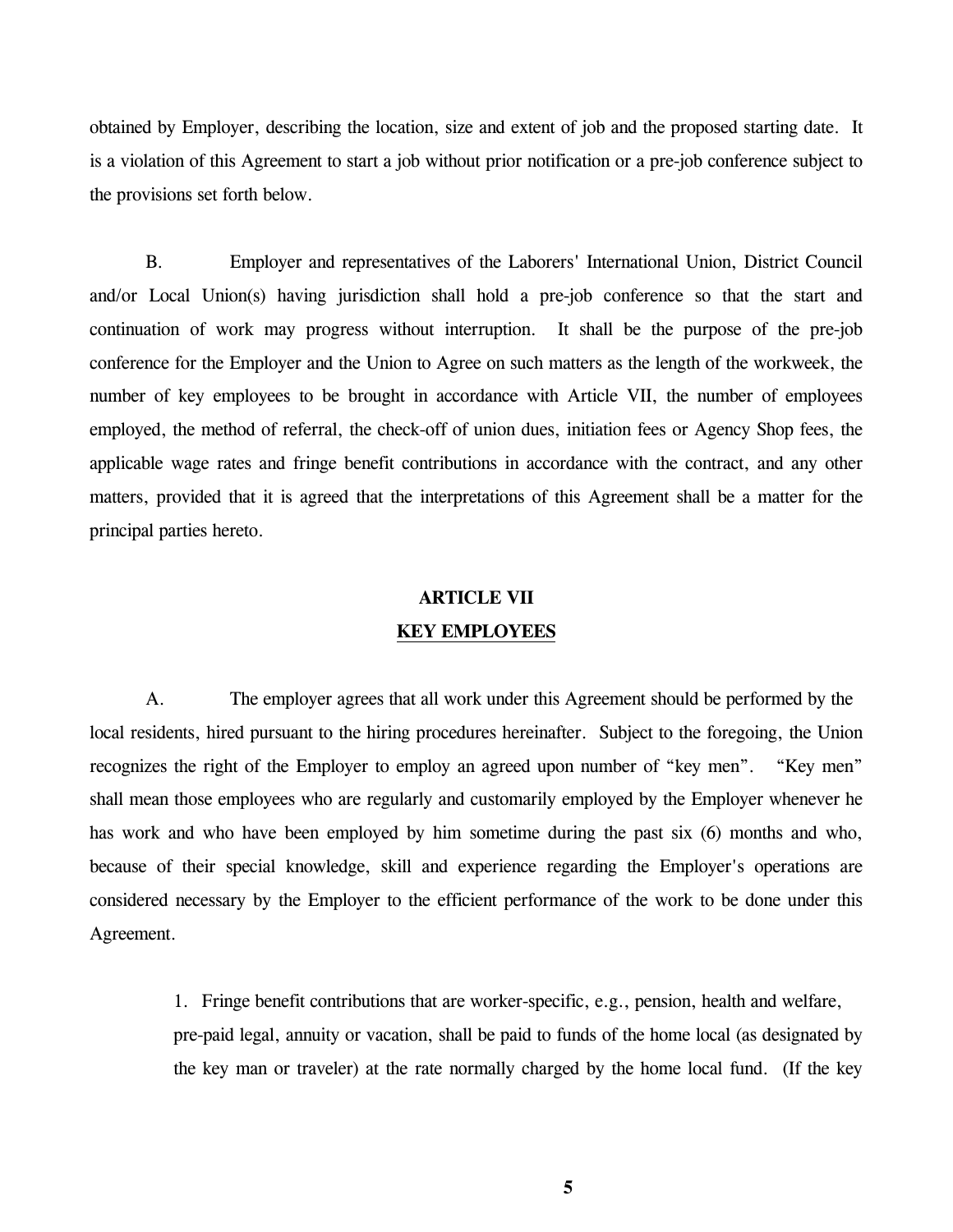man does not designate a home local, all contributions will be made to, and the key man will participate in, worker-specific funds of the work local.) If the home local fund accepts multilevel contributions, the rate shall be that under which the key man is normally covered. If the home local rate for the aggregate of all worker-specific funds is less than the rate of the aggregate of those benefits for the work local, the difference will be added to the worker's wages. In no case will the worker's wages be reduced.

2. If the home local fund refuses to accept a worker-specific contribution and both work and home local funds are bound to a reciprocal agreement, contributions will be made into the funds of the work local at the rate appearing in the area agreement for the work local. If the home local fund refuses to accept a worker-specific contribution and the work and home local funds are not bound to a reciprocal agreement, the amount of all worker-specific benefits will be added to the employee's wages, except for health and welfare coverage. If health and welfare coverage is not provided through the home local, a key man's health and welfare contributions shall be made to, and he or she shall participate in, the work local health and welfare fund.

3. Fringe benefits that are not worker-specific, e.g., LECET or training will be paid to the work, local fund at the normal rate for that fund.

4. The contractor shall advised the union at the pre-job conference of the manner in which benefit contributions for each key man will be treated pursuant to the foregoing rules. Notwithstanding Section 1, at the pre-job conference the Union may direct that vacation contributions are to be paid to the work local fund at the work local rates.

5. Where an employee directs that contributions for worker-specific benefits be remitted to his or her home local, that employee shall not be entitled to benefits from the worker-specific funds of the work local, except for health and welfare coverage when provided pursuant to Section 2 above.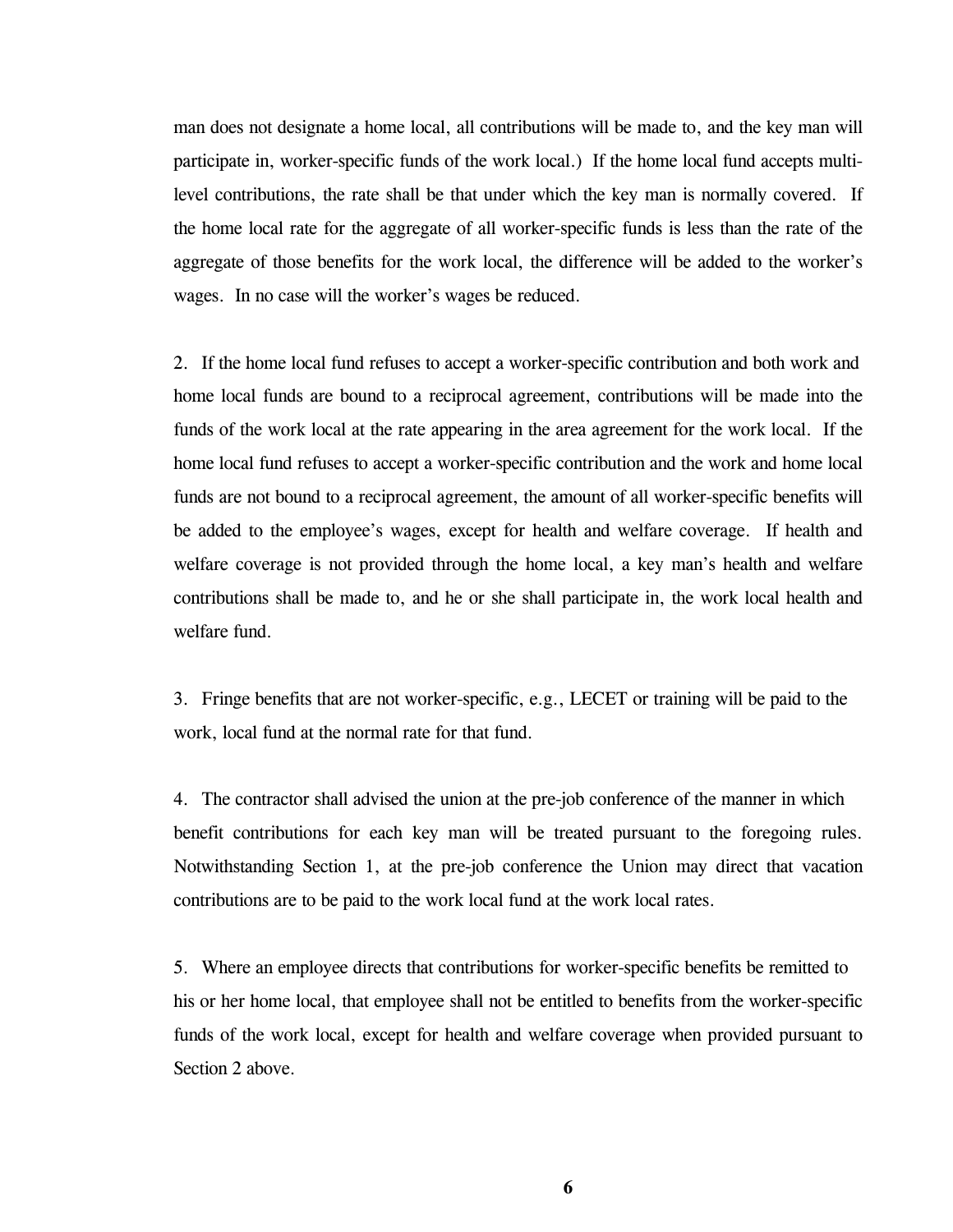6. The contractor agrees to be bound to the various agreements and declarations of trust, and

amendments thereto, of the funds of the home local designated by a key man. The contractor authorizes the parties to such trust documents to name trustees and successor trustees and to administer the trust. However, no term or amendment of such trust agreement or declaration shall bind the contractor to any financial obligation beyond that set forth in this agreement.

B. All employees other than "key men" shall be hired in accordance with the following provisions:

- 1. If an exclusive hiring hall system is being operated by the Local Union and/or District Council in the area, the Employer agrees to rely upon said hiring hall as the exclusive source of applicants for employment and to conform to and be bound by its provisions. Disputes regarding the operation of the hiring hall will be subject to the grievance and arbitration procedure appearing in Article XVI herein.
- 2. In all other areas, the Employer and the Local Union and/or District Council shall discuss hiring procedures.

 C. If, pursuant to discussions conducted under subparagraph B (2), the Local Union agrees to serve as the exclusive source of supply for such additional employees, the Employer and the Local Union shall bargain lawful objective standards, based upon local needs and conditions, to be employed in the referral of applicants for employment. Such standards shall be reduced to writing and posted in places where notices to employees and applicants for employment are customarily posted, together with all other provisions relating to the functioning of the hiring arrangement, specifically including the Employer's right to reject for cause; and all referrals will then be made in accordance with the aforesaid procedure and on a non-discriminatory basis.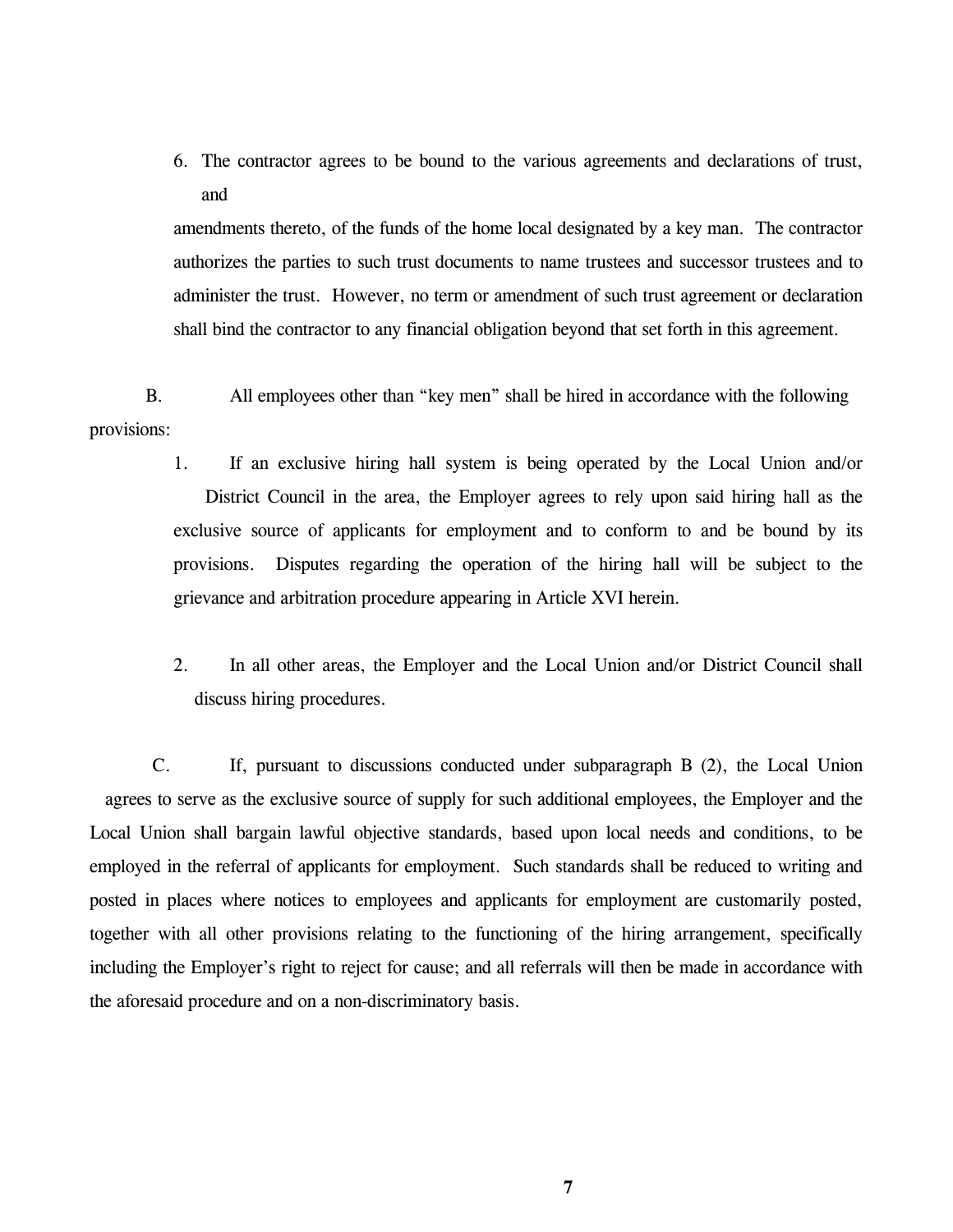D. If, pursuant to discussions provided for in subparagraph B (2) above, the Local Union will not agree to serve as the exclusive source of supply for such additional employees, the Employer shall first notify the Local Union of opportunities for employment, and shall give the Local Union the first opportunity to refer qualified applicants for such employment for a period of not less than forty-eight (48) hours after such notice.

### **ARTICLE VIII HIRING PROCEDURE**

 A. After employment of key employees, in accordance with Article VII, the Employer agrees to utilize valid non-discriminatory hiring practices in the local area, not inconsistent with the terms of this Agreement. The Employer further agrees to hire employees covered by this Agreement through the Local Union having territorial jurisdiction, subject to the provisions contained herein. The Union agrees to notify the Employer from time to time to the existence of and procedure to be followed in utilizing such hiring procedures.

 B. Employer and Union agree that neither of them shall take any action or refuse to take any action which shall discriminate against any individual with respect to his compensation, terms, conditions, or privileges of employment because of such individual's race, color, religion, sex or national origin.

 C. The need for determination and designation of foremen is the sole responsibility of the Employer.

D. The Union agrees to furnish at all times, upon the Employer's request, a sufficient number of laborers to meet the Employer's manpower needs.

 E. The Employer shall be the sole judge as to the competency of any applicant and shall have the right to discharge employees. The Employer shall have the right to reject any applicant for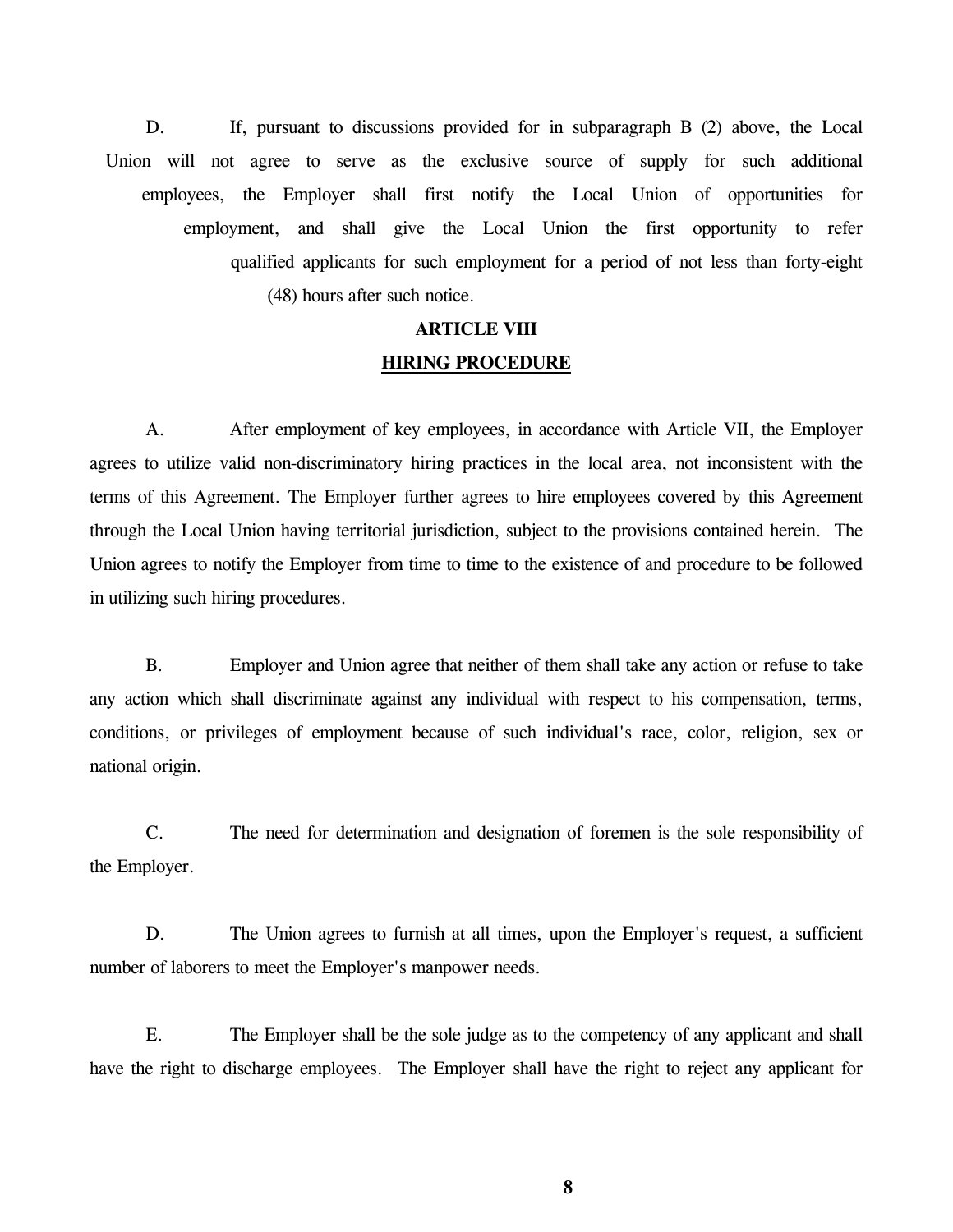employment. If requested, the Employer will confirm any verbal rejections of applications for employment by a letter or telegram to the Local Union involved.

 F. The Union must refer the employees requested by the Employer at the start of a job within forty-eight (48) hours of receipt of the Employer's request. The Union must refer employees requested by the Employer after a job has started within twenty-four (24) hours. Whether referred locally or otherwise, if the Union does not comply with these conditions or if the Union is unable to refer or supply qualified employees the Employer may secure qualified employees from any other source, in which event, the Employer shall immediately furnish to the Union a list of the names, addresses and social security numbers of the employees so employed.

### **ARTICLE IX REPRESENTATION**

 A. The Union may select one of its members who shall be recognized as Job Steward. The Steward shall perform his duties the same as any other worker and shall not be discharged for Union activities. The Steward shall be allowed a reasonable amount of time during the working hours to perform the work of the union, but shall not abuse the privilege.

B. The Business Representative of the Union shall have access to any job at any time.

#### **ARTICLE X**

#### **CHECK-OFF**

 A. Upon request of the Local Union or District Council having jurisdiction of the job, and upon presentation of the proper authorization form normally used by the Local Union, executed by the individual employee, the Employer agrees to deduct from the wages of such employee union initiation fees, dues or Agency Shop fees and remit to the Local Union or District Council the amount so deducted.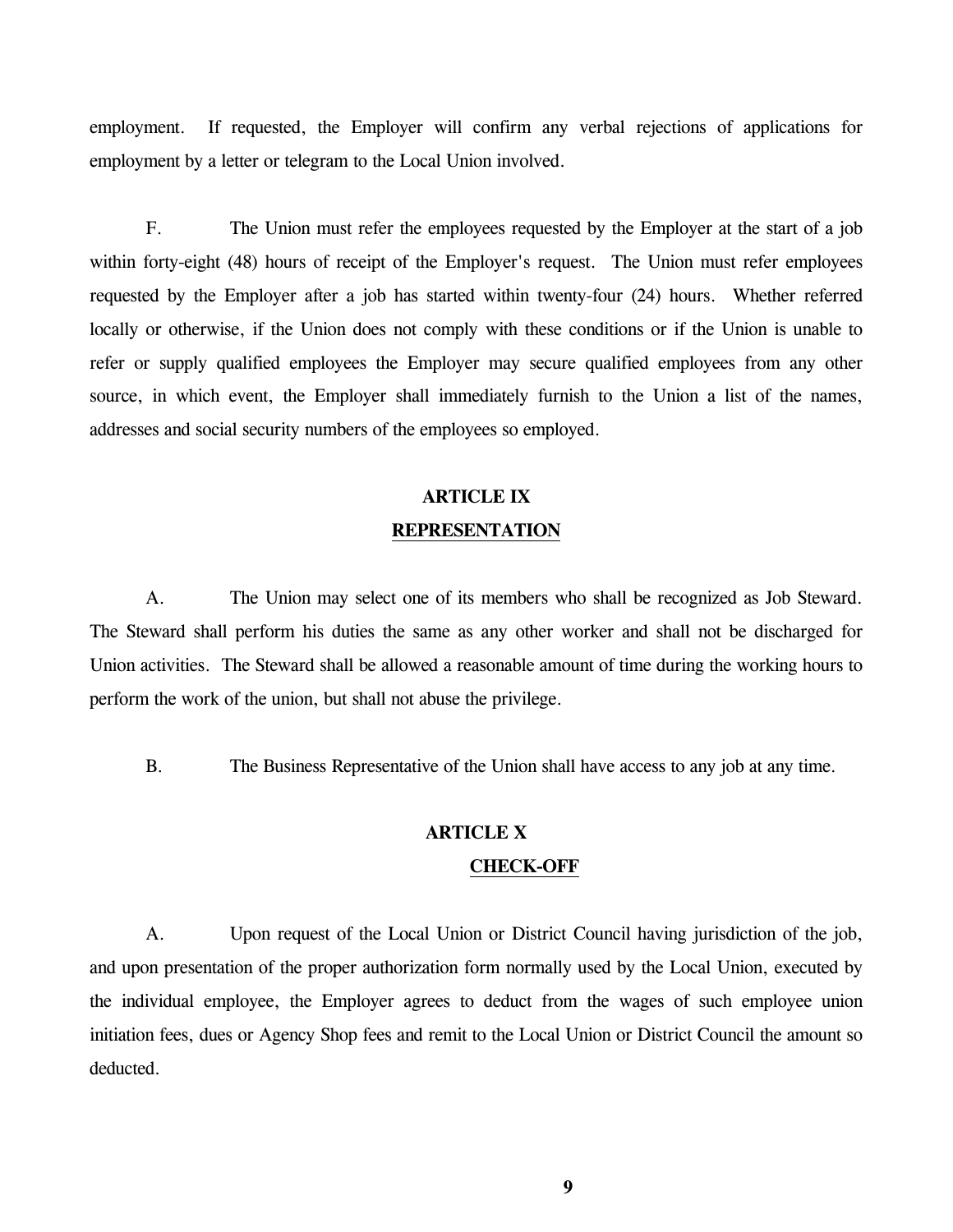### **ARTICLE XI WAGES AND CONDITIONS OF EMPLOYMENT**

 A. Subject to the provisions of this Agreement, the hourly rates of pay, overtime, working conditions, travel or subsistence allowances, and all fringe benefits shall be those established through collective bargaining between the appropriate Local Union and/or District Council and the local contractors in the area where the particular job of the Employer is located.

 B. In order to maintain continuity of work on the Employer's projects and to insure against any work stoppage in the event of a breakdown of local negotiations, it is agreed that when a local agreement terminates, the Employer will continue to observe the terms and conditions contained therein until a new contract has been reached between the Local Union and/or District Council and the contractors in the area. Pending local settlement, there shall be no work stoppage on the Employer's job; provided, however, when negotiations are completed, the Employer agrees to comply with the terms of the new agreement retroactively to the date the work stoppage commenced, or to the retroactive date provided for in the new agreement, whichever is the earlier date.

 C. When the Employer enters an area where wages and conditions of employment have not been established pursuant to negotiations between the appropriate Local Unions and/or District Councils and the contractors in the area, the Employer and the Union will negotiate such wages and other conditions of employment as are necessary and reduce their understanding to writing. It is understood and agreed that, should the parties fail to agree, either party shall be permitted full economic recourse to support is position, and the provisions of Article XIX shall not be applicable.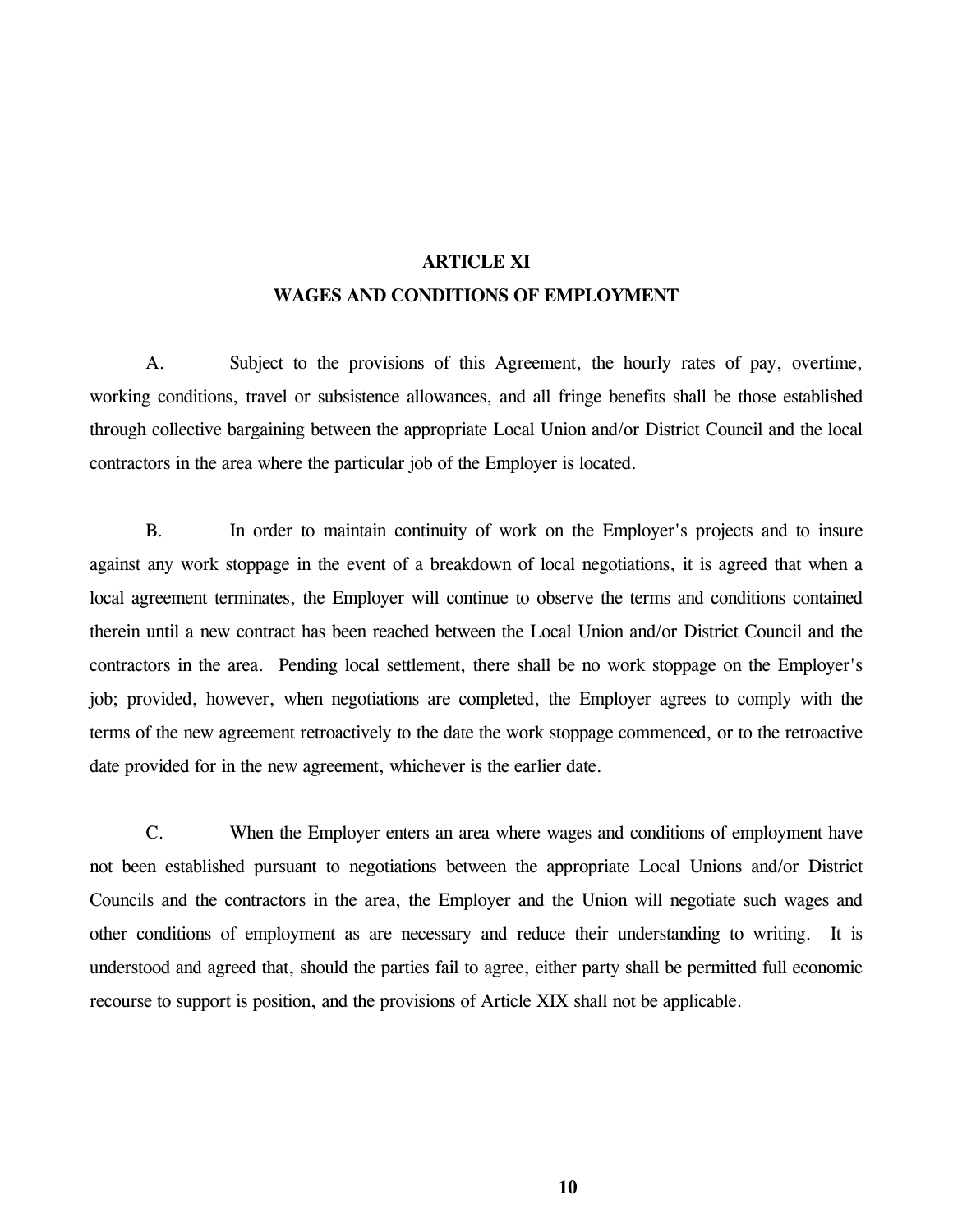D. The Employer agrees to become party to the standard fringe benefit trust agreements which have been entered into between local contractors and the Local Union and/or District Council involved.

 E. The Employer agrees to make timely payments into all fringe benefit funds negotiated and established under the applicable Local Union and/or District Council collective bargaining agreement.

 F. Notwithstanding the terms of any Local Union negotiated agreement, and Employer signatory to this Agreement shall make the fringe benefit contributions for the Employer's key employees to the trust funds designated by the key employees as their home trust funds, and shall not be obligated to contribute for the key employees to any other trust funds, provided that the trust funds so designated agree to accept the contributions and credit the key employees for those contributions in accordance with the trust funds' rules. The contributions shall be at the customary rates set by the home trust funds. The key employees for whom contributions are made in accordance with this Section to their designated home trust funds shall look only to those trust funds for benefits.

 G. The Employer agrees to be fully responsible for any delinquency by a subcontractor in the payment of any wages or fringe benefits required by this Agreement.

### **ARTICLE XII SHIFT WORK**

 A. When shifts are desired, notification must be made to the Business Manager of the Local Union, three (3) days prior to the change of any established shifts. Shifts may be established when considered necessary by the Employer. Shift hours and rates will be as follows:

 1. FIRST SHIFT: Eight (8) hours pay for eight (8) hours worked plus one-half (1/2) hour unpaid lunch period.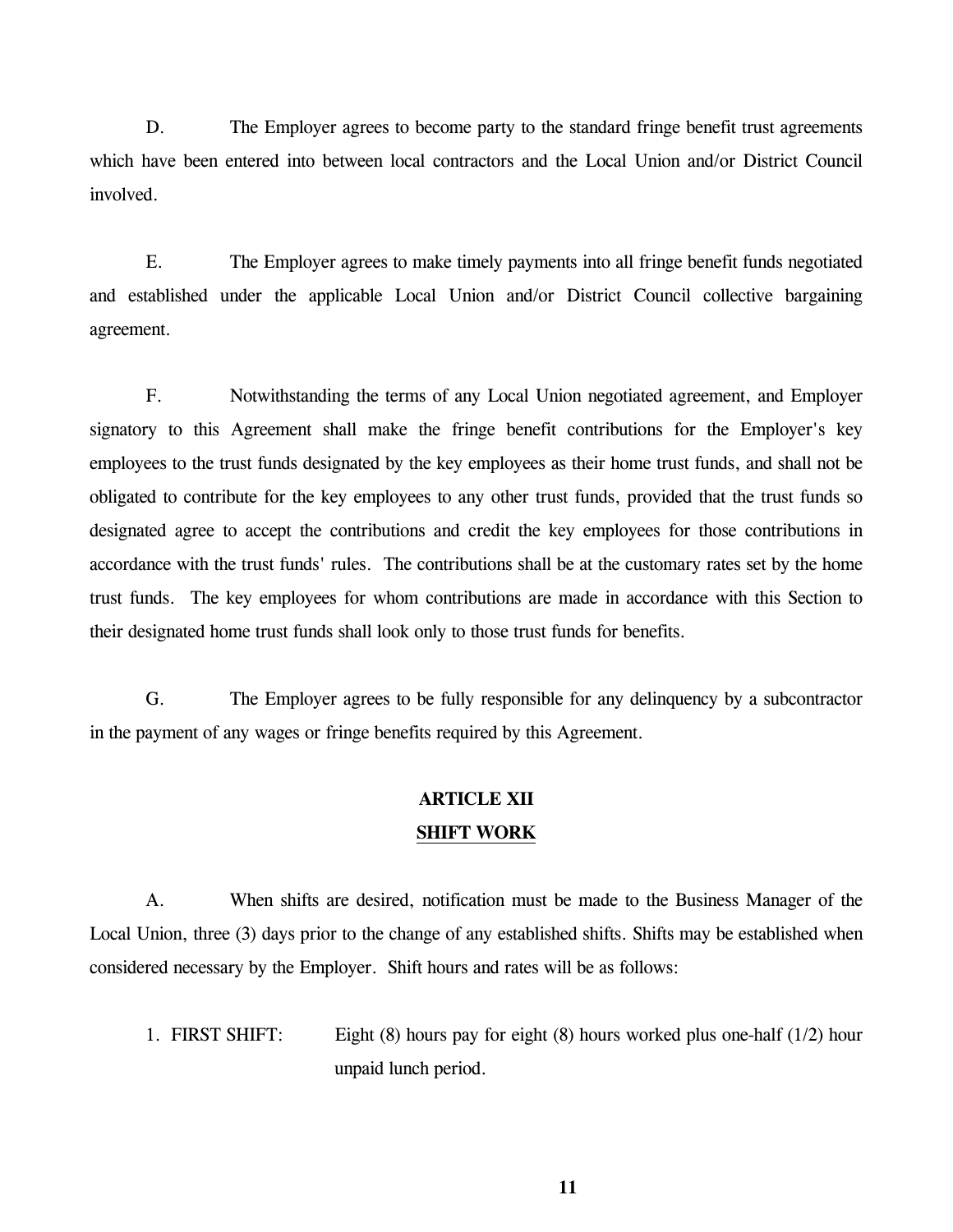| <b>SECOND SHIFT:</b>       | Eight (8) hours pay for seven and one-half (7 $\frac{1}{2}$ ) hours worked plus |  |  |
|----------------------------|---------------------------------------------------------------------------------|--|--|
|                            | one half $(1/2)$ hour unpaid lunch period.                                      |  |  |
| THIRD SHIFT:               | Eight (8) hours pay for seven (7) hours worked plus one-half $(1/2)$            |  |  |
| hours unpaid lunch period. |                                                                                 |  |  |

2. Shifts shall be established for a minimum of three (3) consecutive workdays.

 3. If only two (2) shifts are to be worked, the Employer may regulate starting times of the two (2) shift operation to permit the maximum utilization of daylight hours.

 4. Nothing above prohibits the working of two (2) shifts at greater than (8) hours with excess hours to be paid at overtime rates.

## **ARTICLE XIII SUBCONTRACTING**

 A. The Employer agrees that all contractors or subcontractors who are engaged by the Employer to perform work of the kind covered by this Agreement at the site of the construction, alteration, demolition, dismantling, salvage, or repair of a building, structure, or other construction work shall be or shall become a signatory to this Agreement prior to the award by the Employer of any such contract or subcontract if such contractor or subcontractor is not already a party to a collective bargaining agreement with the appropriate Local Union and/or District Council. The Employer agrees to call this specific Article to the attention of all contractors or subcontractors prior to any engagement by the Employer to perform work of the kind covered by this Agreement.

## **ARTICLE XIV SAFETY AND WORKING RULES**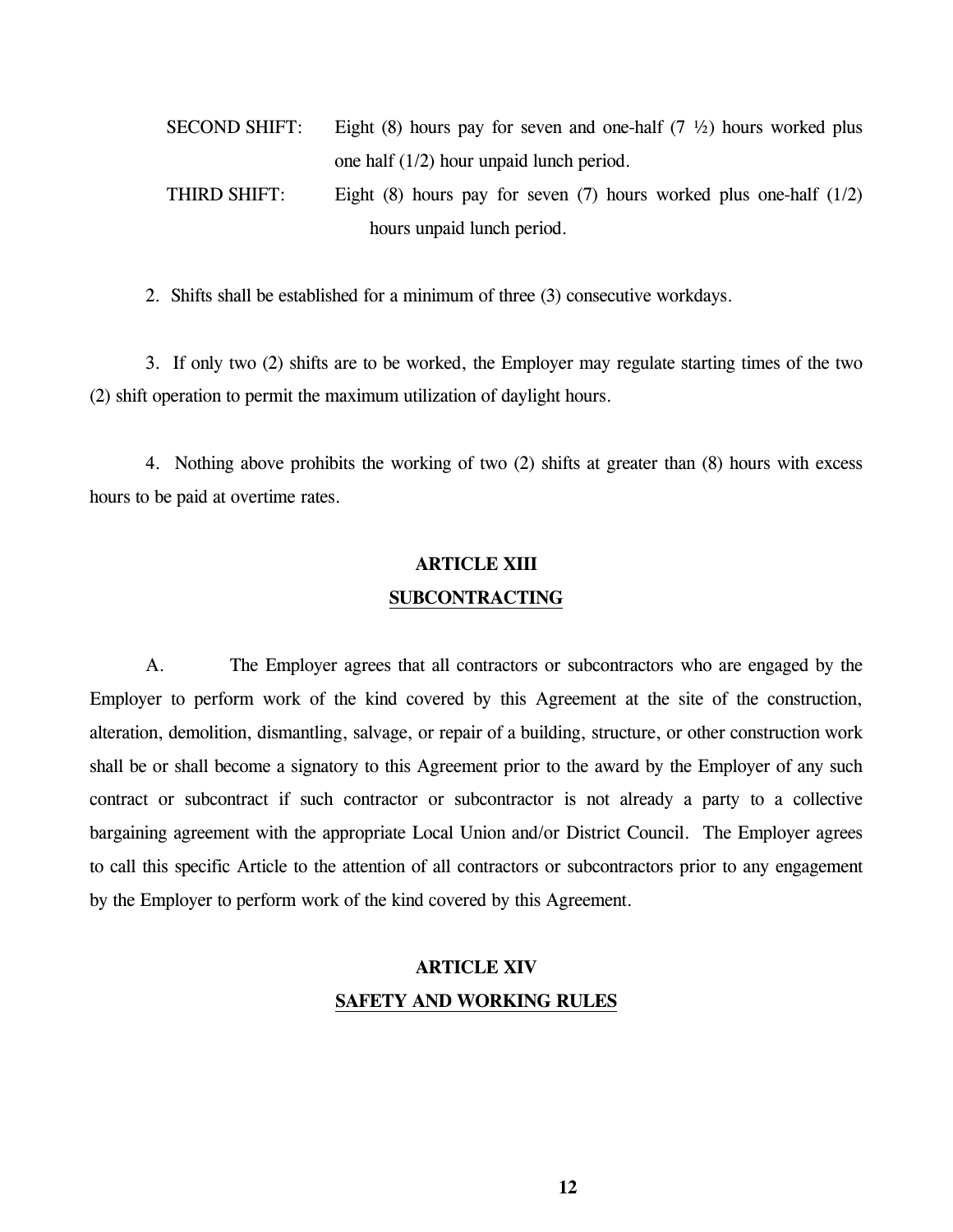A. The time of the employee shall start at the job site and shall end at quitting time on the job site.

 B. The pay day shall be once each week to be determined at pre-job. Employees are to be paid at the end of their regular shift, whether working in the Employer's yard or in the field. When employees are discharged, they must be paid wages due them at the time of the discharge. When employees quit, wages due may be mailed to the employee.

 C. Employer shall have the right to make and revise from time to time safety and working rules which are not inconsistent with the above or any other terms of this Agreement, or with existing laws, provided proper notification to employees has been made.

D. It is the Employer's exclusive responsibility to assure the safety and health of its employees and their compliance with Federal, State and local safety and health laws and regulations as well as the safety rules and standards contained herein.

 E. The furnishing of tools or equipment shall not be a condition of employment. Where special safety equipment is required by the circumstances under which the employee is working, it shall be the responsibility of the Employer to furnish such equipment at no cost to the employee.

 F. There shall be no inequitable minimum or maximum amount of work which an employee may be required to perform during the working day and there shall be no restrictions imposed against the use of any type of machinery, tools, or labor saving devices.

## **ARTICLE XV PRODUCTIVITY**

 A. There shall be no bonus, bid, or task work; nor shall there be any limit on or curtailment of production.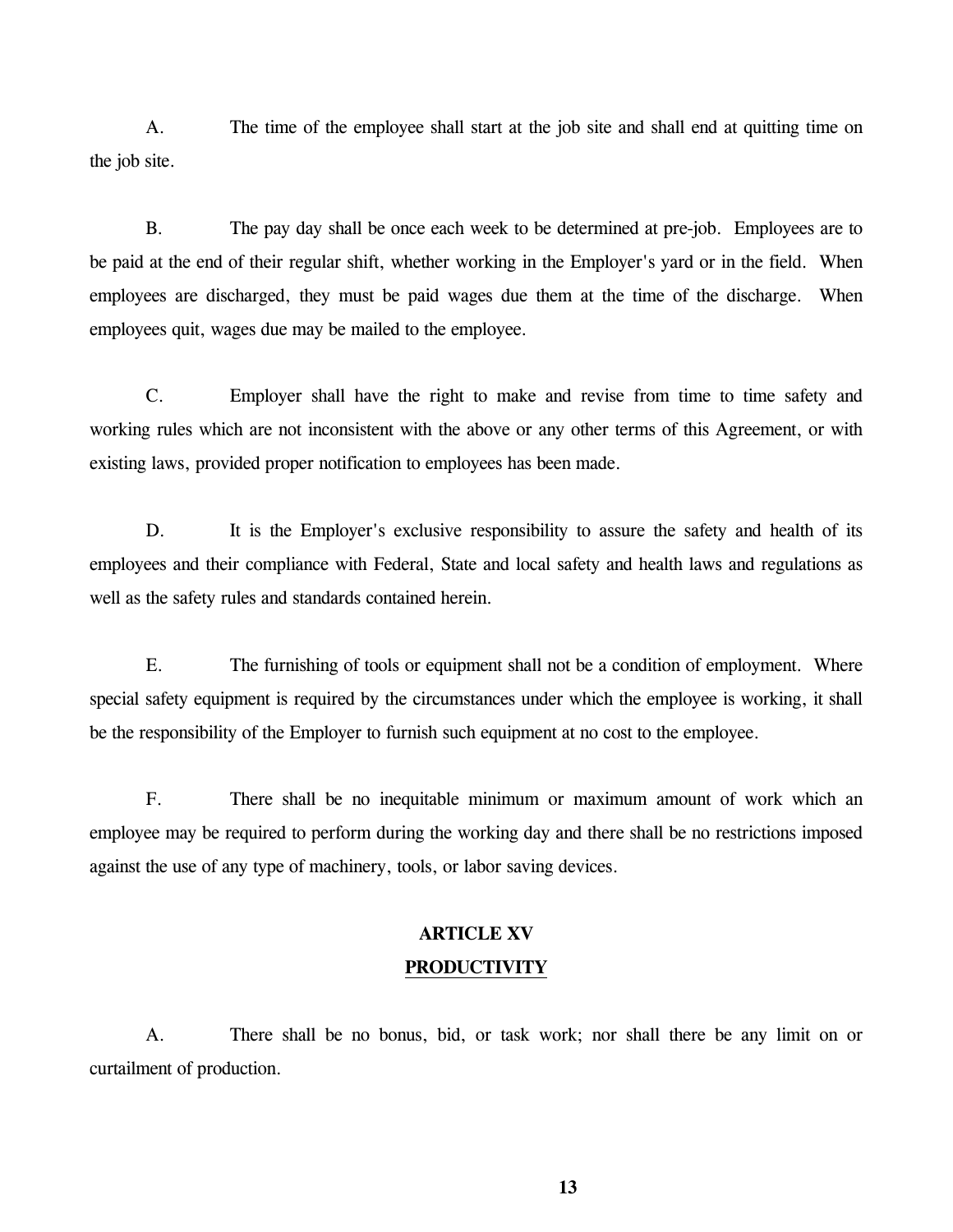## **ARTICLE XVI GRIEVANCE PROCEDURE AND ARBITRATION**

 A. All disputes or grievances involving or arising out of the interpretation or application of the provisions of this Agreement shall be settled in the following manner:

 STEP 1 - The first attempt to settle any such dispute or grievance shall be made at the job level between the representatives of the Local Union and/or District Council involved and the Employer's representative.

 STEP 2 - If such dispute or grievance is not settled at the job level within three (3) days, it shall then be referred to the General President of the Laborers' International Union, or his designated representative, and the appropriate representative of the Employer. If the dispute or grievance is not settled promptly on this level, the parties may extend the period for settlement to a fixed date which is mutually agreed upon, or the dispute or grievance may promptly be submitted to arbitration under the provisions of STEP 3, hereinafter set forth.

 STEP 3 - If, after referral to STEP 2, the dispute or grievance remains unresolved, the matter may then be referred to arbitration by either party, upon written notice to the other. If the parties are unable to agree upon an arbitrator, application may be made by either part to the Federal Mediation and Conciliation Service for a panel of five (5) arbitrators, upon receipt of which, both parties shall immediately, alternately strike names, choosing by lot which part is to strike first, until the last name remains, which person shall be designated as the arbitrator. The decision of the arbitrator shall be rendered no later than fifteen (15) days from the date of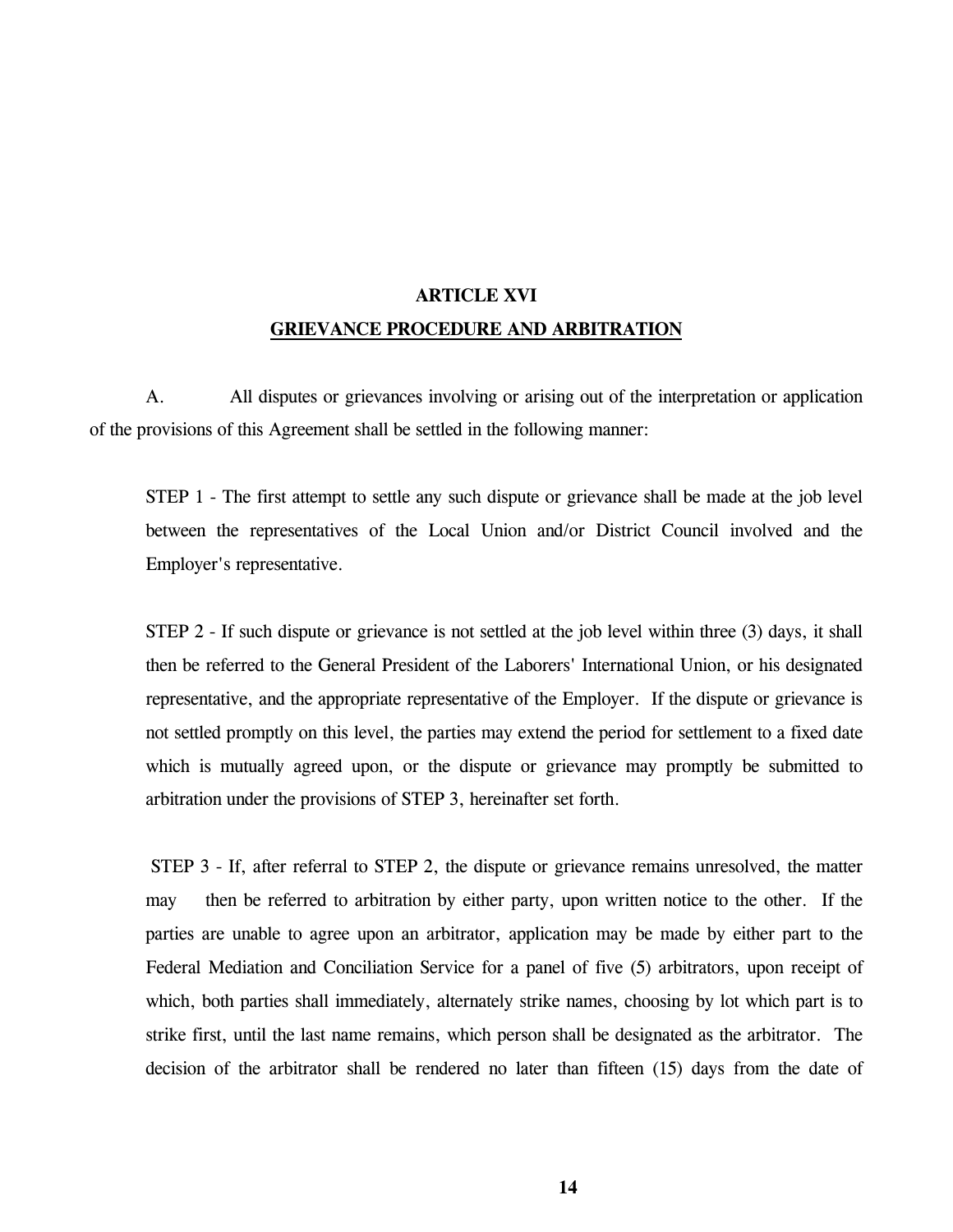submission and shall be final and binding upon the Employer and upon the Union and its members.

 B. The Union and the Employer shall bear their respective costs of the arbitration procedures separately. The fees of the arbitrator shall be shared proportionately between the Union and the Employer.

 C. In the event that either party fails to comply with the decision of the arbitrator, except in cases involving Article XIII, the terms and conditions of Article XIX shall not apply, and either party shall be permitted to resort to economic recourse.

## **ARTICLE XVII JURISDICTIONAL DISPUTES**

 A. In the event of a dispute over the assignment of work, it will first be required to have a meeting between the Local Union Representatives in an effort to adjust. In the event that no resolution is reached, it will then be necessary to refer the jurisdictional dispute to the General Presidents of the International Unions involved.

 B. It is expressly understood and agreed by all parties that any agreement or intention expressed in any Local Union collective bargaining agreement which provides any method for settling jurisdictional disputes that differs from the provisions of this article is superseded by the provisions of this article and is held to be null and void and of no force and effect.

## **ARTICLE XVIII LABORERS-EMPLOYERS BENEFIT PLAN COLLECTION TRUST**

 At the Employer's option, each individual Employer may execute the National Participation Agreement, a copy of which is included as Addendum E of this Agreement. The Employer must file the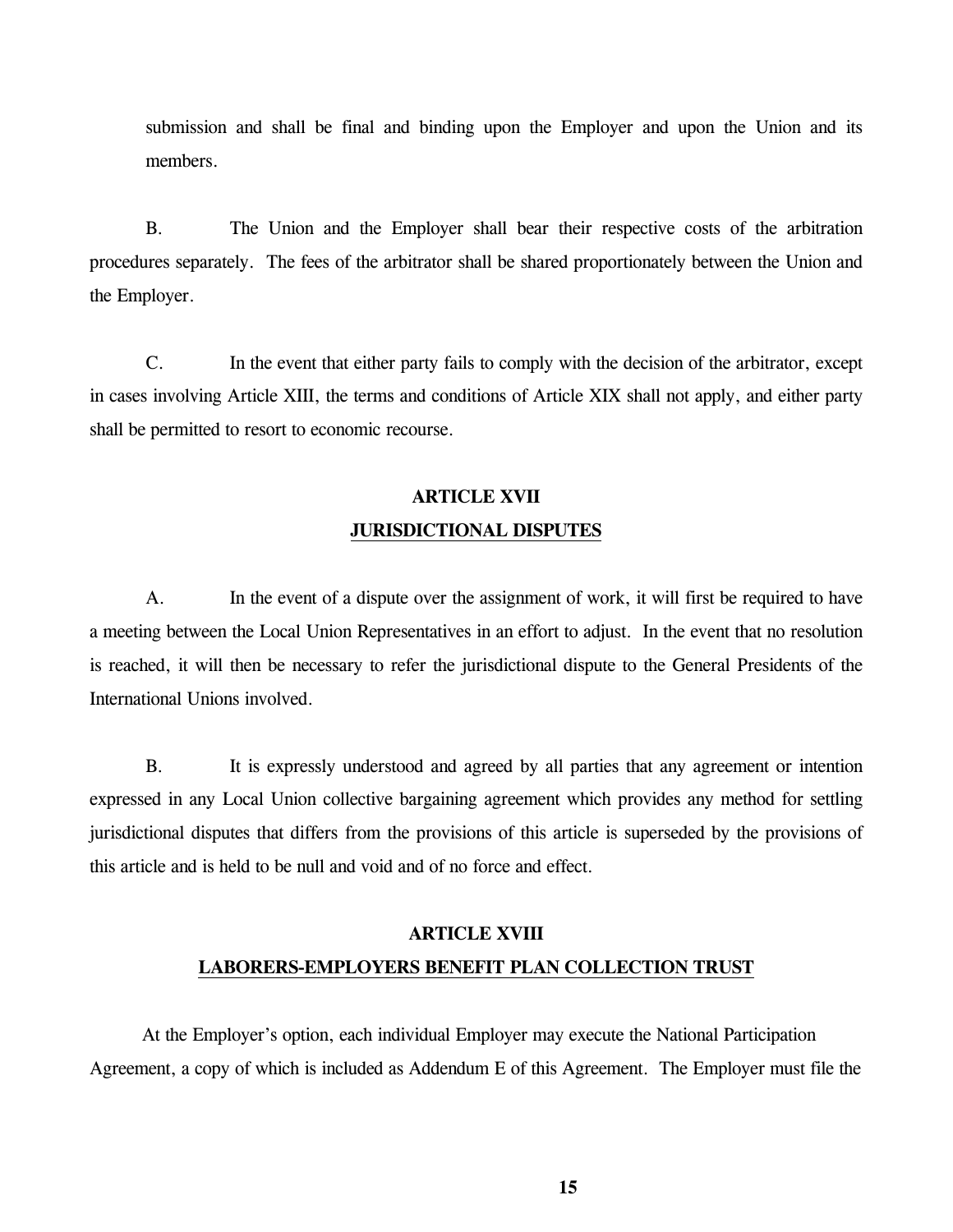National Participation Agreement with the Laborers-Employers Benefit Plan Collection Trust (LEBPCT) at 905  $16<sup>th</sup>$  Street, NW,  $2<sup>nd</sup>$  Floor, Washington, DC 20006. By signing the National Participation Agreement, the Employer will not be required to sign any local Participation Agreement.

A. The Employer shall make fringe benefit fund contributions at the appropriate rates, for

each hour worked in covered employment. The Employer shall submit all such contributions to the Laborers-Employers Benefit Plan Collection Trust at such times and in such manner as required by said LEBPCT, but no less frequently than monthly. The LEBPCT shall distribute all contributions received as soon as practical after receipt to the local or national benefit funds.

B. All fringe benefit fund contributions and authorized dues deductions shall be submitted to the Laborers-Employers Benefit Plan Collection Trust. Notwithstanding the terms of any local union negotiated agreement, an Employer signatory to this Agreement shall make the fringe benefit contributions for the Employer's key men to the trust funds designated by the key men as their home trust funds, in accordance with the procedures established by Article VII, and shall not be obligated to contribute for the key men to any other trust funds, provided that the trust funds so designated agree to accept the contributions and credit the key men for those contributions in accordance with the trust funds' rules. The contributions shall be at the customary rates set by the home trust funds. The key men for whom contributions are made in accordance with this Section to their designated home trust funds shall look only to those trust funds for benefits.

C. In the event that the Employer fails to pay any contributions owed under this Article within fifteen (15) days after they are due, the principal officer of the Employer shall be notified of this delinquency by the LEBPCT, the Union or by any benefit fund to which the contribution is owed. If the delinquent contributions have not been paid in full within five (5) days after such notice is given, the Union shall be entitled to take any appropriate action it deems necessary in order to collect such delinquent contributions, and such action will not be considered a violation of Article XIX of this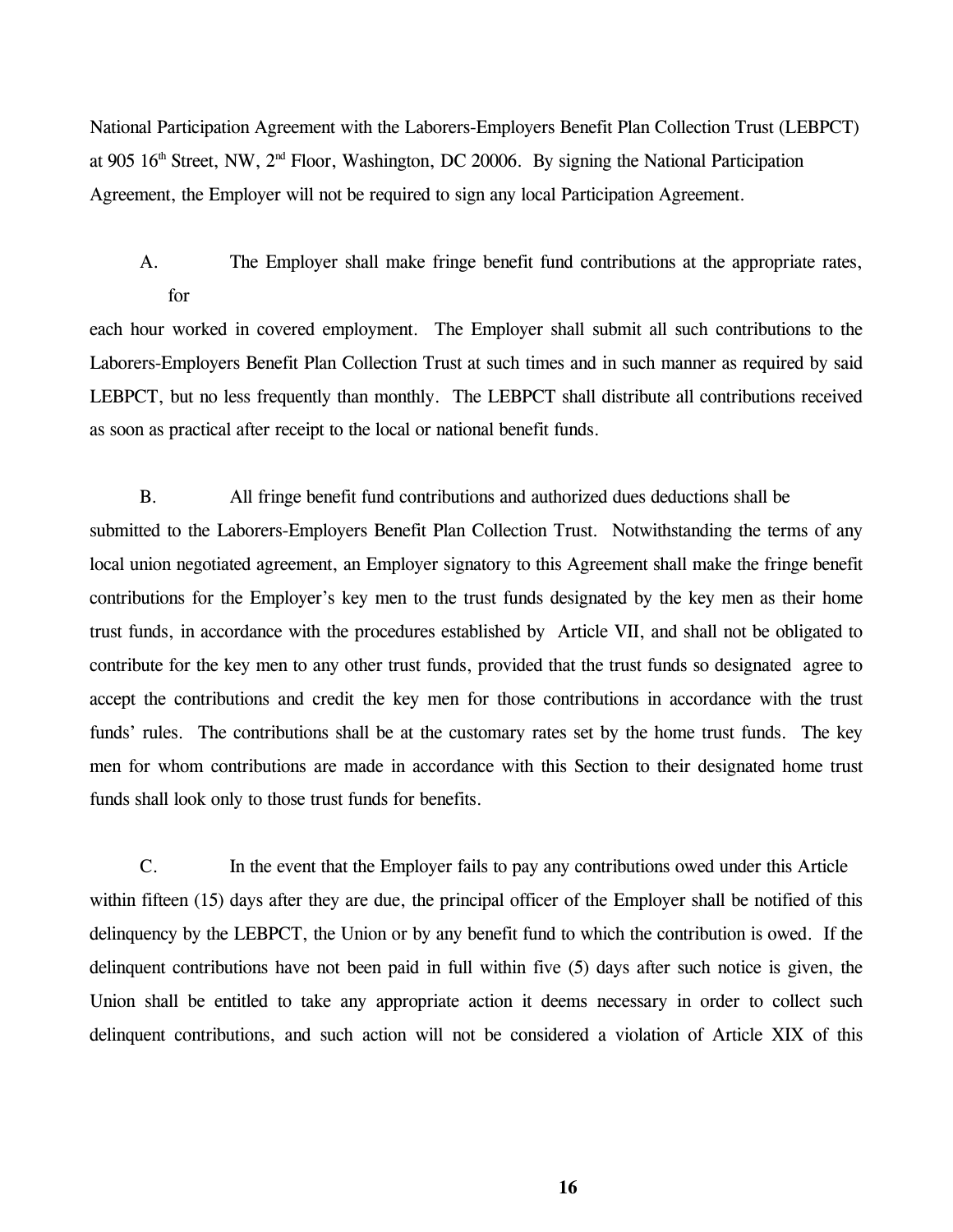Agreement should a work stoppage occur. The delinquent contractor will be responsible for all costs incurred by the Union in the collection of said delinquent funds.

D. In addition to any action that the Union may take hereunder, the LEBPCT and/or benefit funds to which the contributions are owed shall be entitle to bring proceedings in law or equity to collect the delinquent contributions plus interest, liquidated damages, and attorneys' fees authorized by law or by the Agreement and declaration of trust of the LEBPCT or the benefit funds to which the contributions are owed.

E. All authorized dues deductions made by the Employer under this Agreement shall be submitted by the Employer to said Collection Trust, at such times and in such manner as required by the Collection Trust, which shall remit the dues to the appropriate Local Union, District Council or benefit fund as soon as practical after receipt.

### **ARTICLE XIX NO STRIKE - NO LOCKOUT**

 A. Except as otherwise provided herein, the parties agree that there shall be no strike or lockout over any dispute or grievance subject to the grievance procedure provided for herein.

B. It is further agreed and understood that no liability shall attach to the Laborers' International Union of North America by reason of any unauthorized act of any employee of the Employer, unless and until such unauthorized act has been expressly ratified by the Laborers' International Union.

 C. The provisions of Section A, this Article, shall not be applicable in the event the Employer shall fail to make prompt payment of wages to employees covered by this Agreement, or shall fail to make timely payments of contributions to fringe benefit plans as required under Article XI of this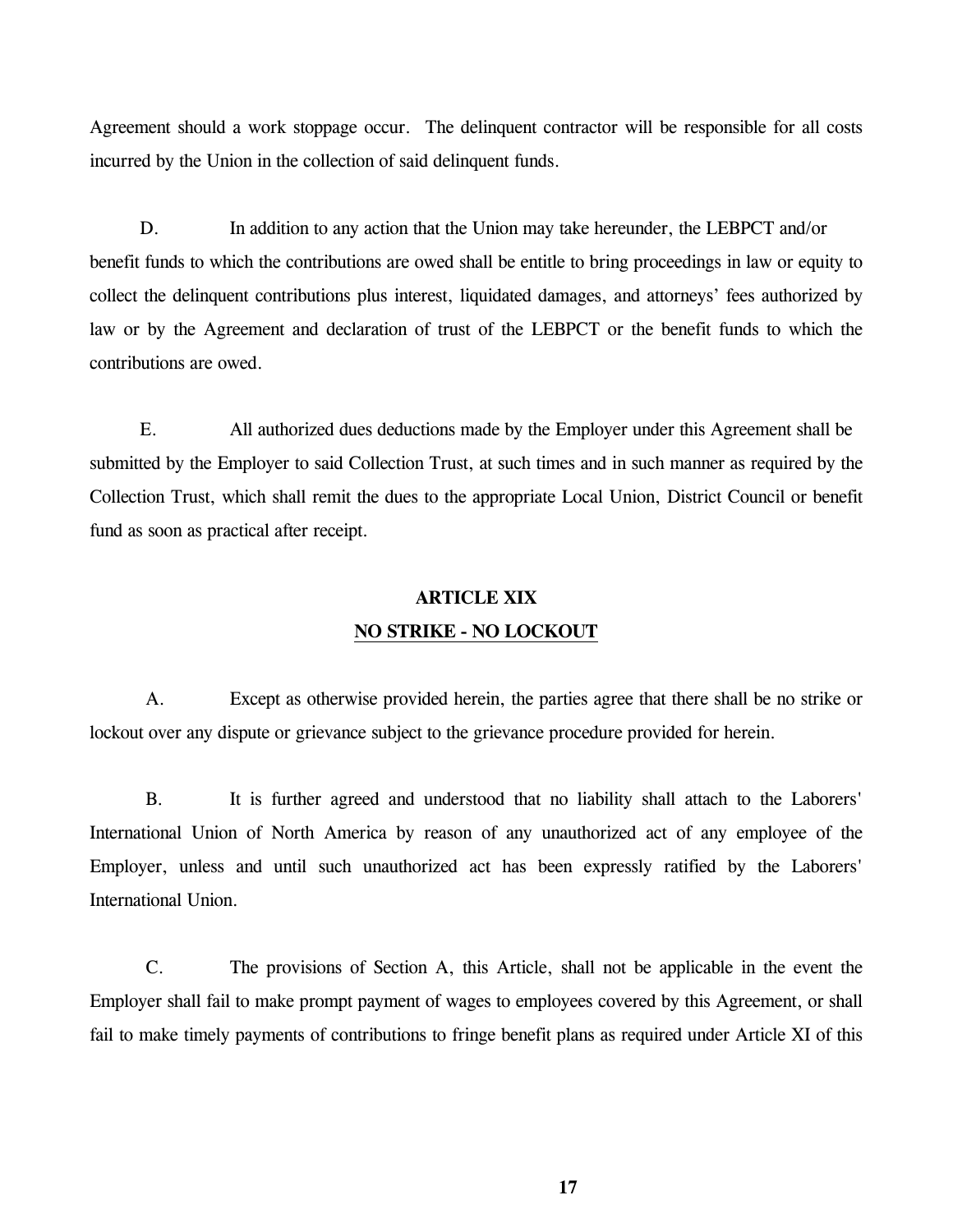Agreement, or shall fail to conduct a "pre-job conference" as contemplated by the provisions of Article VI.

## **ARTICLE XX EFFECTIVE DATE, TERMINATION AND RENEWAL**

A. This Agreement is made and entered in to this  $\qquad \qquad$  day of  $\qquad \qquad$ , 20  $\qquad \qquad$ , by and between the Employer and the Union. The provisions of this Agreement shall continue in full force and effect for three years from the date signed by the General President and General Secretary-Treasurer of the Laborers' International Union of North America, and thereafter year to year until terminated or modified at the option of either party, upon notice, in writing, to the other party within sixty (60) days prior to the expiration date of this Agreement, or any subsequent anniversary date.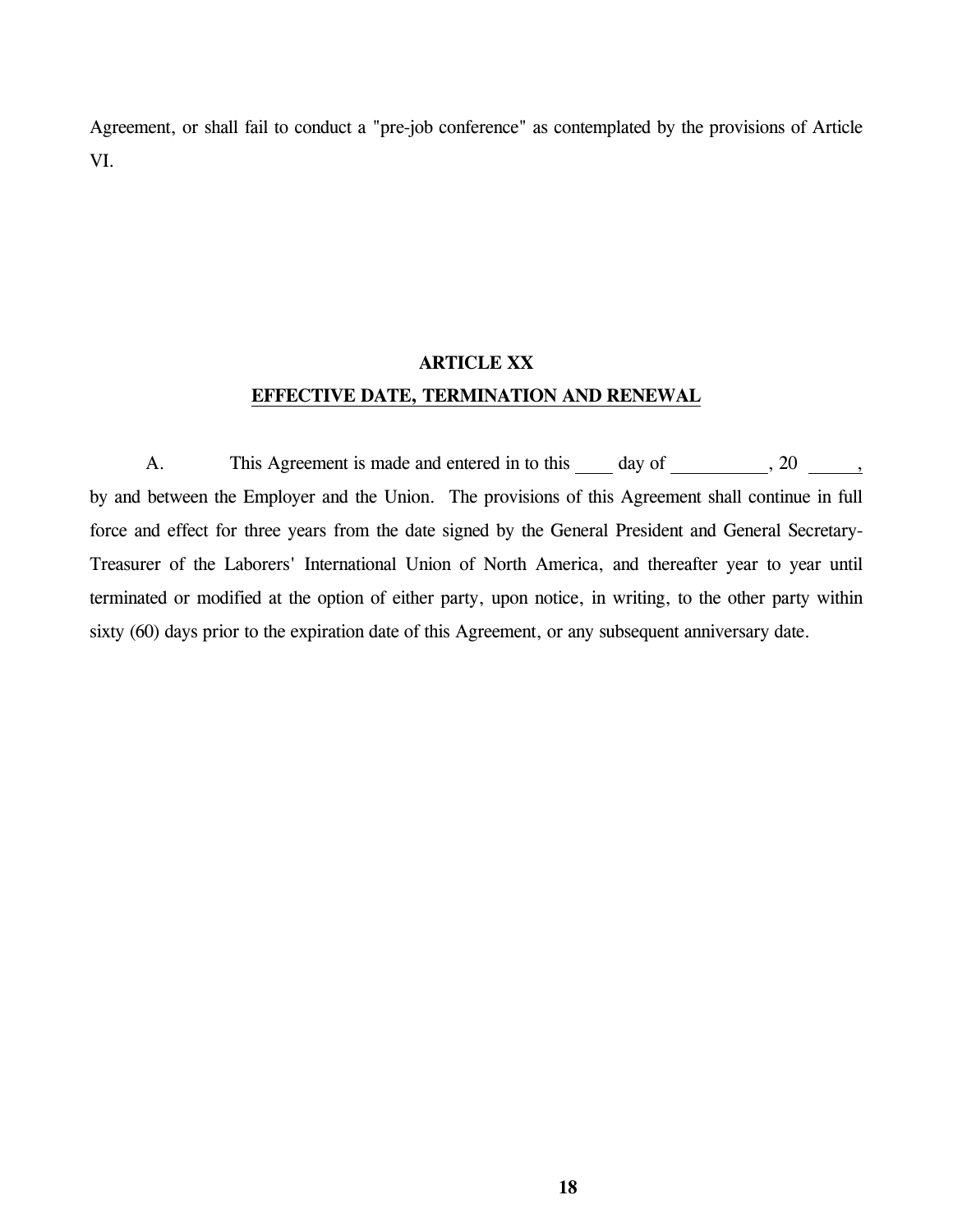B. It is further understood that no liability shall arise on the part of the International Union herein by reason of any unauthorized act by an employee of said contractors of any Local Union or official thereof, affiliated with the International Union, unless and until such unauthorized act is brought to the attention of the International Union and a reasonable opportunity given to the Union to correct such act or ratify same.

IN WITNESS WHEREOF, the parties hereto have executed this Agreement this day of  $\frac{1}{20}$ , 20  $\frac{1}{20}$ .

 $\mathcal{L}_\text{max}$  and the contract of the contract of the contract of the contract of the contract of the contract of

LABORERS INTERNATIONAL UNION OF NORTH AMERICA, AFL-CIO

General President Signature

General Secretary-Treasurer

 $\mathcal{L}_\text{max}$ 

Company Name

Sample Copy – Not For Signature Sample Copy – Not For Signature

Name and Title

Street Address

City, State and Zip Code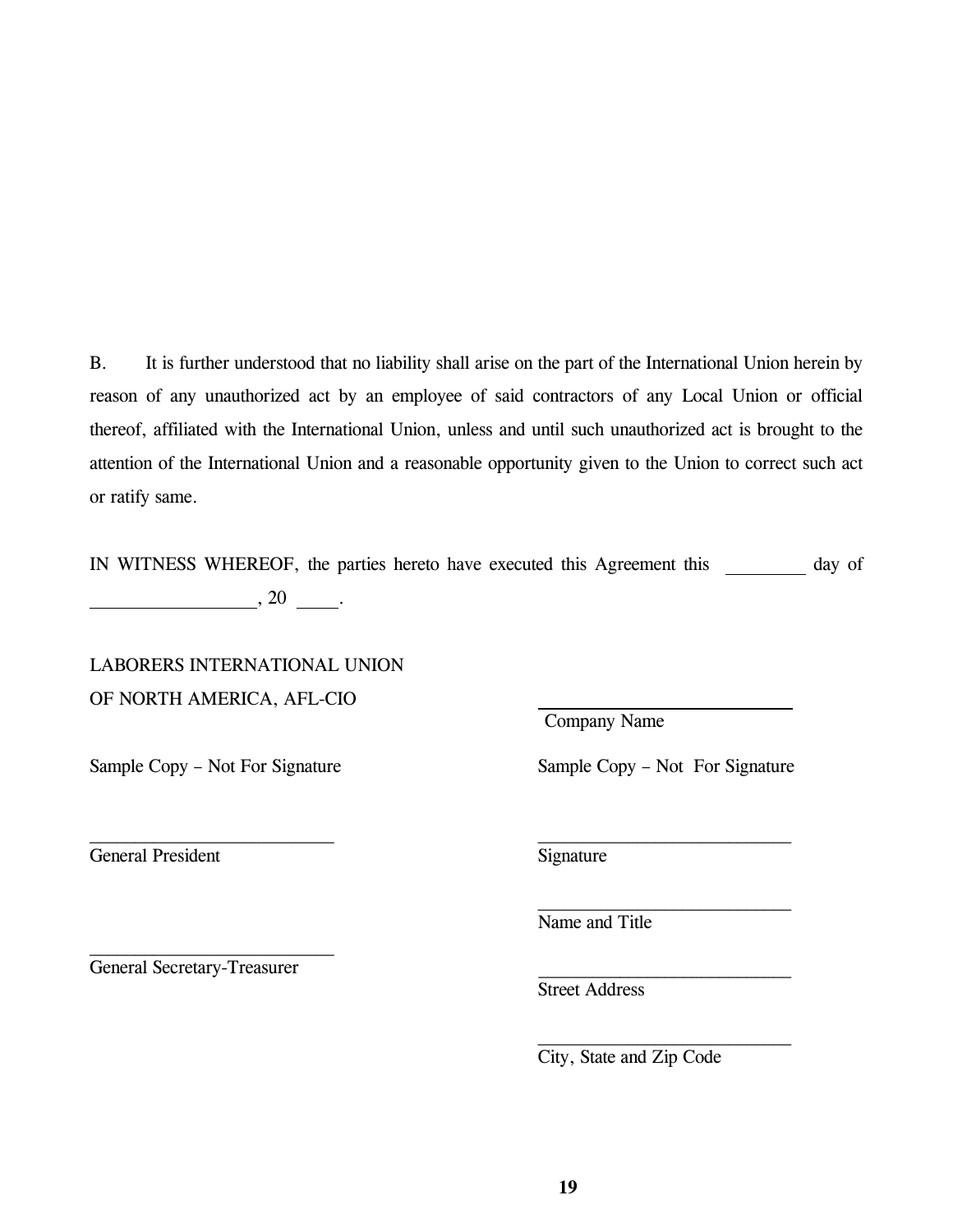Telephone Number

Fax Number

E-mail address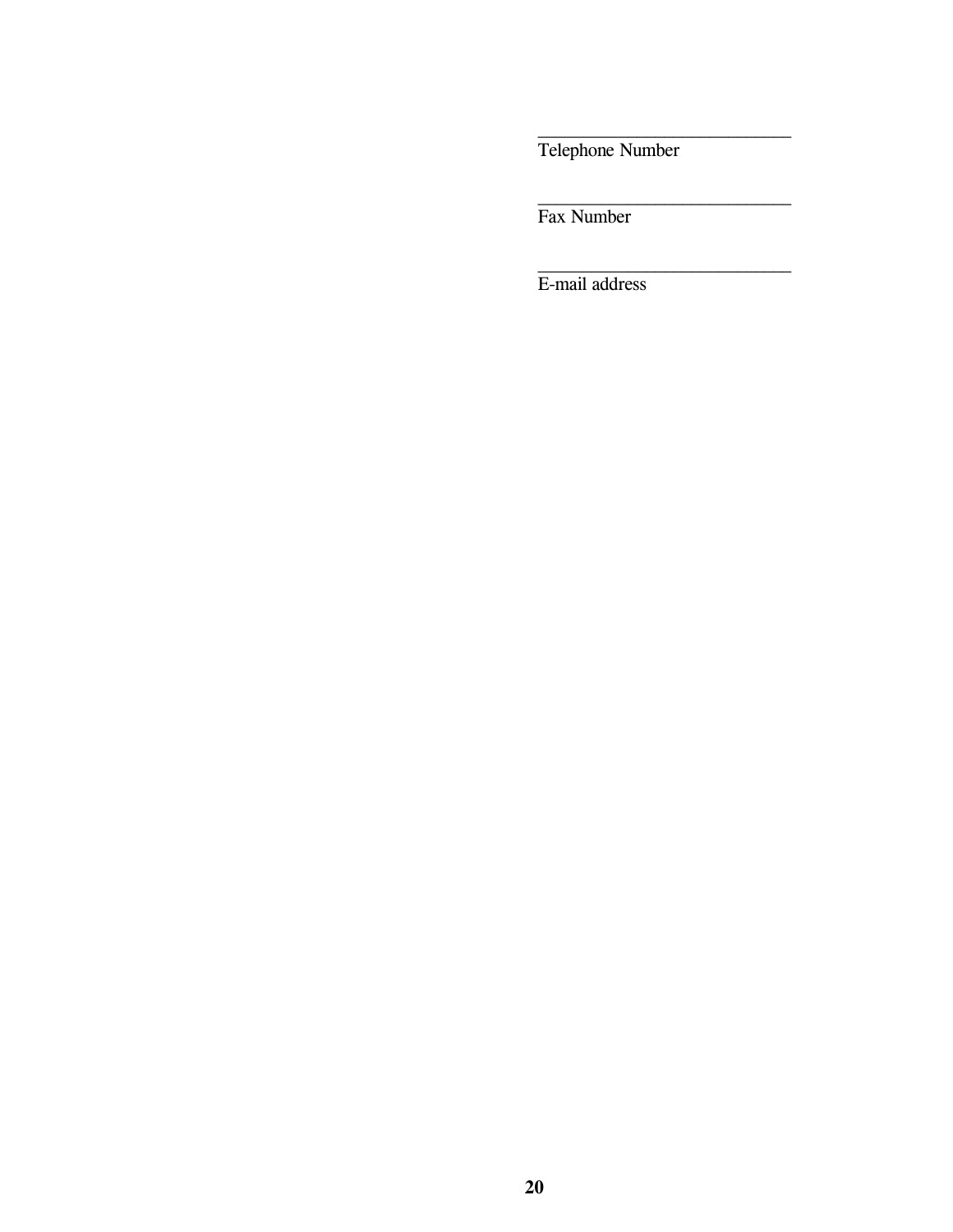#### **ADDENDUM A**

#### **NATIONAL SPECIALTY AGREEMENT - JOB NOTIFICATION FORM**

Please mail and/or fax a copy of this form to LIUNA prior to the commencement of any project that is to be performed under your National Specialty Agreement.

| TO: Laborers' International Union of North America (LIUNA)<br>905 - 16th Street, N.W., Construction Department   |  |
|------------------------------------------------------------------------------------------------------------------|--|
| Washington, DC 20006 Telephone: (202) 737-8320 Fax: (202) 737-2754                                               |  |
| Date:                                                                                                            |  |
| Client/Owner's Name and Address:                                                                                 |  |
|                                                                                                                  |  |
|                                                                                                                  |  |
| Project Location:                                                                                                |  |
|                                                                                                                  |  |
|                                                                                                                  |  |
|                                                                                                                  |  |
|                                                                                                                  |  |
| If Subcontractor, please provide the name of the Prime Contractor:                                               |  |
| and the control of the control of the control of the control of the control of the control of the control of the |  |
|                                                                                                                  |  |
| Description of Work:                                                                                             |  |
|                                                                                                                  |  |
|                                                                                                                  |  |
|                                                                                                                  |  |
|                                                                                                                  |  |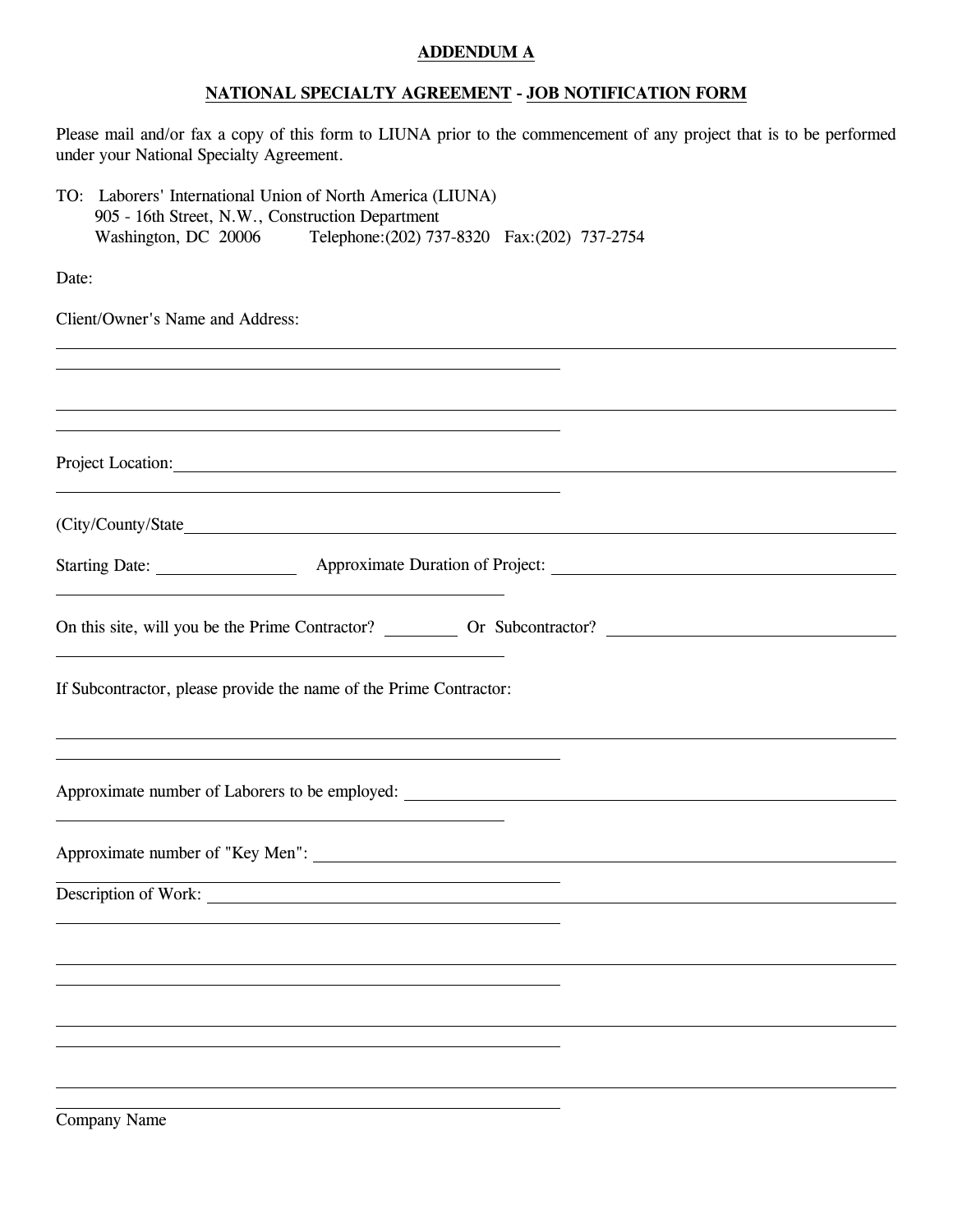| Address                                |       |                        |  |  |  |
|----------------------------------------|-------|------------------------|--|--|--|
| City                                   | State | Zip Code               |  |  |  |
| Telephone Number                       |       | Fax Number             |  |  |  |
| Authorized Signature of Contact Person |       | Printed Name and Title |  |  |  |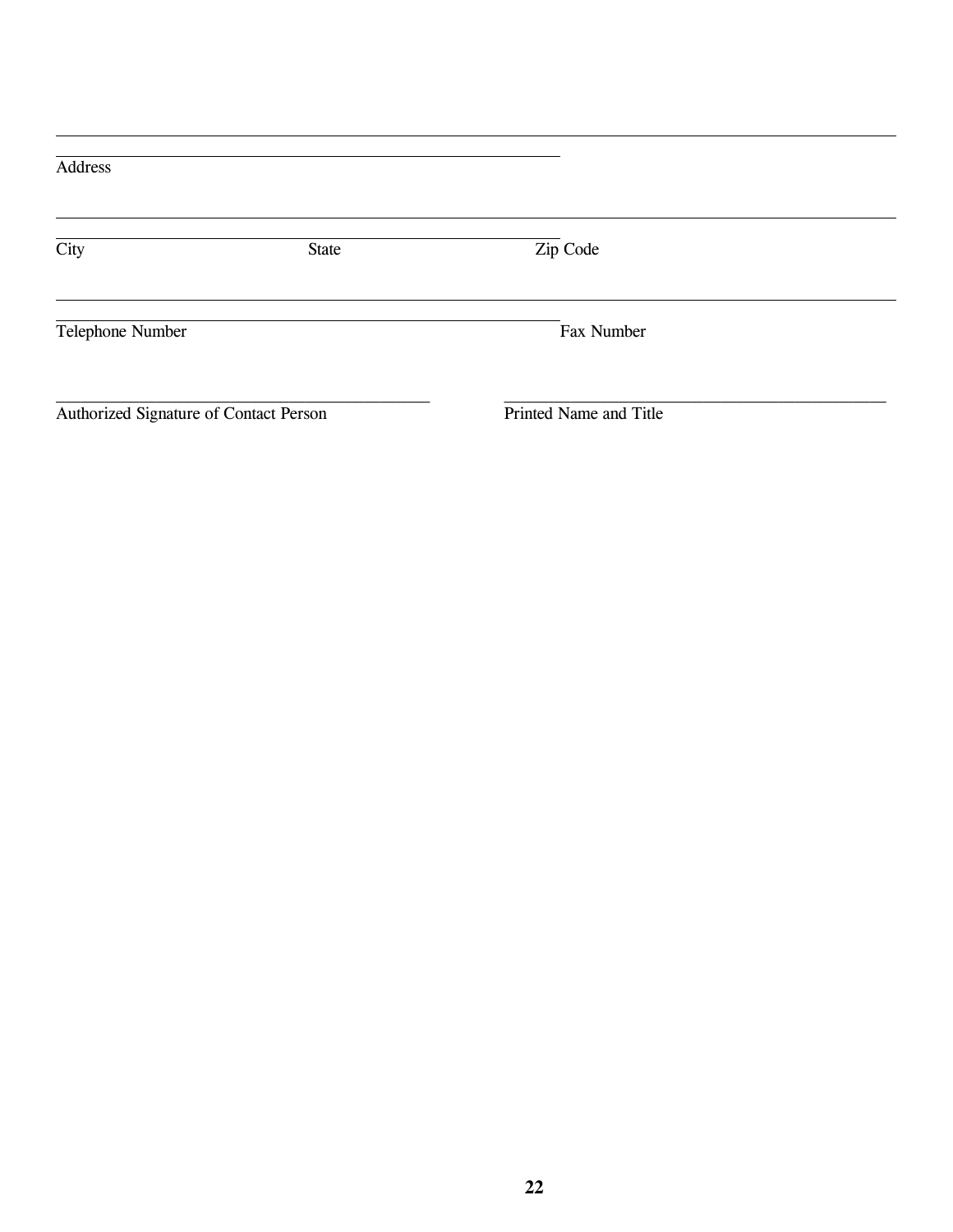#### **ADDENDUM B**

#### CHECK-OFF AUTHORIZATION AND ASSIGNMENT

Local Union No.

Affiliated with

THE LABORERS' INTERNATIONAL UNION OF NORTH AMERICA, AFL-CIO

### Name of Employee

I, do hereby assign to Local Union No. , Laborers' International Union of North America, AFL-CIO, such amounts from my wages as shall be required to pay initiation fees, readmission fees, membership dues, and assessments of the Local Union as may be established from time to time. My Employer is hereby authorized to deduct such amounts from my wages and pay the same to the Local Union and/or its authorized representative, in accordance with the collective bargaining agreement in existence between the Local Union and my Employer.

This authorization shall become operative upon the effective date of each collective bargaining agreement entered into between my Employer and the Local Union.

This authorization shall be irrevocable without regard to my present or continued membership in the Union for a period of one (1) year, or until termination of the collective bargaining agreement in existence between my Employer and the Local Union, whichever occurs sooner; and I agree and direct that this authorization shall be automatically renewed and shall be irrevocable for successive periods of one (1) year, or for the period of each succeeding applicable collective bargaining agreement between my Employer and the Local Union, whichever shall be shorter, unless written notice is given by me to my Employer and the Local Union not more than twenty (20) days and not less than ten (10) days prior to the expiration of each period of one (1) year, or of each applicable collective bargaining agreement between my Employer and the Local Union, whichever occurs sooner.

Dues and fees paid to Local Union are not deductible as charitable contributions for federal income tax purposes. Dues and fees paid to Local Union, however, may qualify as business expenses, and may be deductible in limited circumstances subject to various restrictions imposed by the Internal Revenue Service.

This assignment has been executed this  $\_\_\_$  day of  $\_\_\_\_$ , 20  $\_\_\_\$ .

 $\mathcal{L}_\text{max}$  and  $\mathcal{L}_\text{max}$  and  $\mathcal{L}_\text{max}$  and  $\mathcal{L}_\text{max}$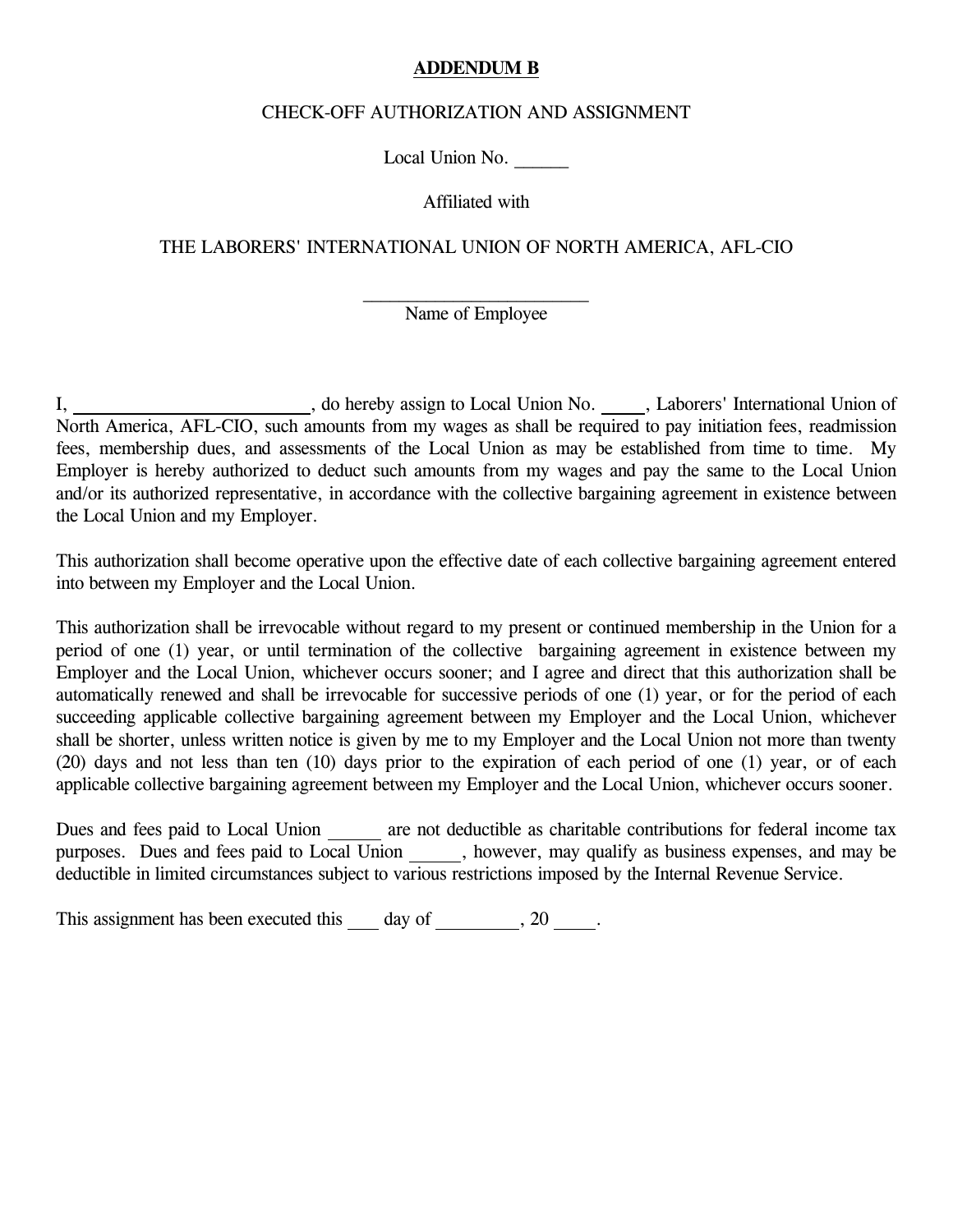### **ADDENDUM C**

### NATIONAL PARTICIPATION AGREEMENT

#### AND THE

#### LABORERS-EMPLOYERS BENEFIT PLAN COLLECTION TRUST

#### **Background**

- 1. The Employer has entered into a Collective Bargaining Agreement with the Union which requires the Employer to make periodic contributions to various benefit funds with regard to employees covered by that Agreement. These funds are subject to Section 302© of the Labor Management Relations (Taft-Hartley) Act which requires contributing employers to adopt the funds' trust agreements as a condition of contributing. The Employer wishes to satisfy that obligation with regard to all funds by execution of a single document.
- 2. The Employer also wishes to satisfy its periodic contribution obligations to all of the benefit funds by submitting its required payments and reports to the Laborers-Employers Benefit Plan Collection Trust ("Collection Trust") which, as a clearinghouse, will distribute the payments received from the Employer to the appropriate funds in accordance with the terms of the Collective Bargaining Agreement.

### **Agreement**

To accomplish the purposes described above and in consideration of the mutual promises reflected in the Collective Bargaining Agreement of which this Agreement is a part, the Employer and the Union hereby agrees as follows:

- 1. The Employer hereby adopts and accepts the agreement and declaration of trust of each of the benefit funds named in the Collective Bargaining Agreement to the same effect as if the Employer signed each such document. The Employer hereby acknowledges that it has received each agreement and declaration of the trust or that each such document has been made available to the Employer.
- 2. All benefit fund contributions required by the Collective Bargaining Agreement shall be submitted to the Collective Bargaining Trust. The contributions shall be made at the rates set forth in the Collective Bargaining Agreement. The contributions shall be submitted the Collection Trust at such times and in such manner as required by the Collection Trust, but not less frequently than monthly. The Employer shall also submit to the Collection Trust such written reports verifying contributions as the Collection Trust may require. The Employer shall remit to the Collection Trust four cents (\$.04) per man hour for processing the aforementioned fringe benefits and other contributions. The remittance amount shall be indicated in the designated place on the benefit reporting form.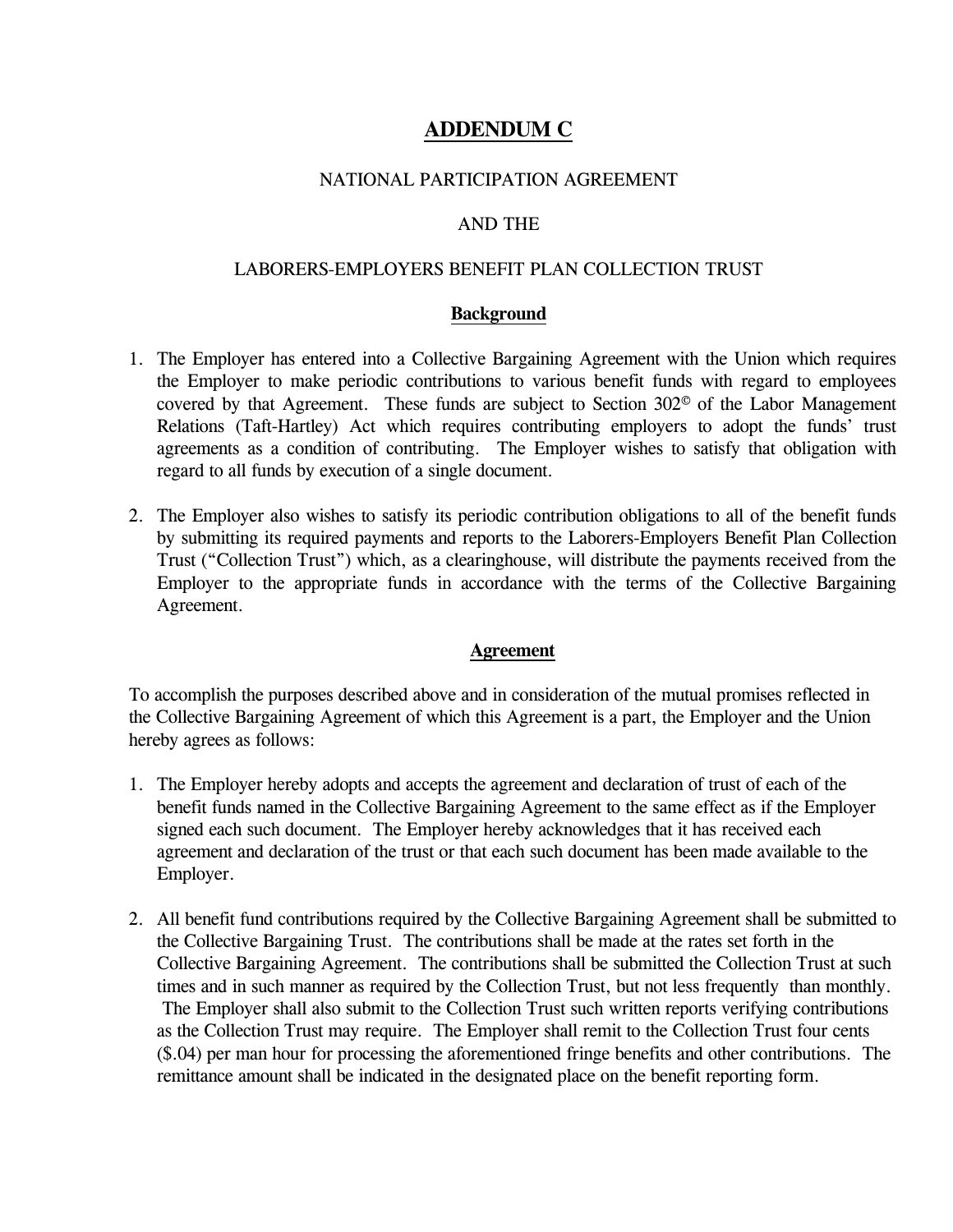### **ADDENDUM C – Continued**

- 3. The Employer's contributions shall be deemed paid upon receipt by the Collection Trust. The Collection. The Collection Trust shall distribute the payments that it receives to the appropriate funds, in accordance with the Collective Bargaining Agreement, as soon as practicable after receipt.
- 4. In the event that the Employer fails to submit contributions or reports when due, the Employer shall be subject to all rules, procedures, and remedies relating to delinquent contributions that each benefit fund has adopted, which may include the imposition of interest, liquidated damages, and attorney's fees, and the commencement of a lawsuit.
- 5. Each benefit fund shall be entitled, from time-to-time, to audit the payroll and related records of the Employer to verify the accuracy of the contributions made by the Employer. Such an audit shall be at the benefit fund's expenses, unless the Employer is delinquent and the benefit fund's rules provide otherwise.

#### **Acknowledgement**

The Employer and the Union acknowledge their agreement to the terms set fort above by causing their authorized representatives to place their signature below.

FOR THE EMPLOYER:

| Name of the Employer:       |                                                |
|-----------------------------|------------------------------------------------|
| Name of the Representative: |                                                |
| Signature:                  |                                                |
| Date:                       |                                                |
| FOR THE UNION:              | Laborers' International Union of North America |
| Name of Representative:     |                                                |
| Signature:                  |                                                |
| Date:                       |                                                |

Return to: Laborers-Employers Benefit Plan Collection Trust 905  $16<sup>th</sup>$  Street, NW,  $2<sup>nd</sup>$  Floor